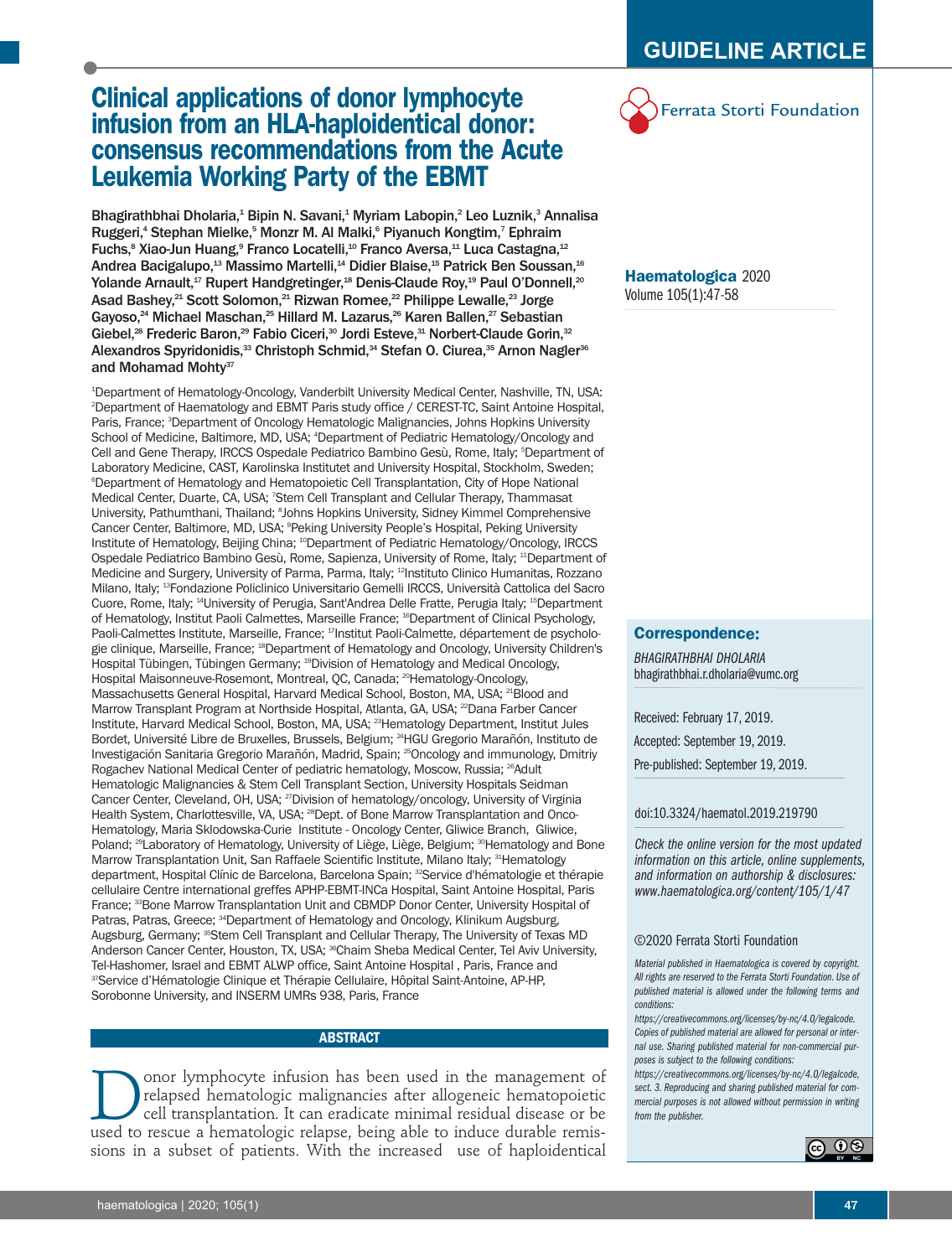hematopoietic cell transplantation, there is renewed interest in the use of donor lymphocytes to either treat or prevent disease relapse post transplant. Published retrospective and small prospective studies have shown encouraging results with therapeutic donor lymphocyte infusion in different haploidentical transplantation platforms. In this consensus paper, finalized on behalf of the Acute Leukemia Working Party of the European Society for Blood and Marrow Transplantation, we summarize the available evidence on the use of donor lymphocyte infusion from haploidentical donor, and provide recommendations on its therapeutic, pre-emptive and prophylactic use in clinical practice.

# **Introduction**

Allogeneic hematopoietic cell transplantation (allo-HCT) remains an important therapeutic option for a wide number of both hematologic malignancies and nonhematologic disorders. With improvements in conditioning regimens, graft-*versus-*host disease (GvHD) prophylaxis and supportive care, leading to a reduced risk of transplant-related mortality, disease relapse has become the foremost cause of mortality after allo-HCT. The cumulative incidence of relapse (CIR) after allo-HCT for acute leukemia can be as high as 40-50% with only 10- 15% long-term survival in patients experiencing leukemia recurrence. 1-3 Strategies aimed at preventing and/or treating disease relapse have the greatest potential to improve transplant outcomes. Donor-lymphocyte infusion (DLI) has an established role in the management of disease relapse after allo-HCT. Unmanipulated DLI is a form of immunotherapy, which can induce durable remissions by enhancing the graft-*versus*-tumor (GvT) effect.<sup>46</sup> Efficacy of DLI varies by type and burden of the disease. <sup>7</sup> DLI is more effective in chronic myeloid leukemia (CML), leading to complete remission (CR) in 70-80% of patients in hematologic or cytogenetic CML relapse, whereas less than 40% of acute leukemia patients respond to DLI. 8,9 A study by Schmid *et al.* using the European Society for Blood and Marrow Transplantation (EBMT) registry showed DLI was associated with improved survival of patients with AML in the first hematologic relapse after allo-HCT, but 2-year overall survival (OS) was only 15% if DLI was given in the setting of active disease. <sup>10</sup> Preemptive DLI for mixed chimerism or molecular disease relapse and prophylactic DLI for high-risk hematologic malignancies have also been studied with promising results in the setting of human leukocyte antigen (HLA) matched allo-HCT. 11-13

Allo-HCT from an HLA-haploidentical related donor (haplo-HCT) has emerged as a suitable alternative for those patients who need an allograft but who lack an HLA-matched related or unrelated donor. 14,15 Several Tcell depleted and T-cell replete haploidentical transplant strategies are applied today. In T-cell replete haploidentical stem cell transplantation, the use of post-transplant cyclophosphamide (PTCy) has rapidly increased across the globe due to its logistical simplicity and efficacy. 2 Another T-cell replete haplo-HCT platform is granulocyte colony stimulating factor (GCSF)-antithymocyte globulin (ATG)-based or "GIAC" protocol' [GCSF-stimulation of the donor; intensified immunosuppression through posttransplantation cyclosporine (CSA), mycophenolate mofetil (MMF), and short-course methotrexate (MTX); anti-thymocyte globulin (ATG); and combination of peripheral blood stem cells (PBSC) and bone marrow (BM) allografts] initially developed at the Peking University. <sup>16</sup> Today's T-cell depleted strategies derive

from the mega-dose CD34<sup>+</sup> protocol developed at the Perugia University<sup>17</sup> and represent a historical standard in T-cell depletion. From this platform, several other T-cell depleted strategies have evolved, such as CD3/CD19 cell depletion<sup>18</sup> and α-β-T/CD19-B cell depletion.<sup>19</sup> The adoptive transfer of selectively allo-depleted $^{20}$  or gene-modified T cells with a suicide switch $^{21,22}$  after T-cell depleted transplantation have further optimized this transplant form and are now being investigated in large randomized trials in comparison with PTCy.

Haplo-HCT with PTCy has shown comparable clinical outcomes to matched unrelated donor allo-HCT in retrospective analyses with a significantly lower risk of chronic GvHD in myeloid and lymphoid malignancies, regardless of whether the graft was obtained from BM or mobilized PBSC. 23-26 There is concern that DLI from a haploidentical donor (haplo-DLI) may pose an increased risk for GvHD, given the higher degree of HLA disparity between the donor and recipient. However, a greater HLA-disparity may also be beneficial in promoting a stronger GvT effect. $^{27}$  Another advantage is that a related haploidentical donor is, in most cases, readily available and collection is faster than a registry-based unrelated donor. While the experience with haplo-DLI is limited, and there are many uncertainties around its clinical application, it can be a powerful tool to manage a disease relapse after haplo-HCT. Nonetheless, it should be emphasized that haplo-DLI after T-cell depleted transplantation without full immune reconstitution may have very different effects than after T-cell replete transplantation and may require completely different dosing strategies. Therefore, in the absence of data from prospective clinical trials, general recommendations cannot be made.

In this review, we summarize the published experience with haplo-DLI and provide recommendations regarding its use in various clinical settings (therapeutic *vs.* preemptive *vs*. prophylactic DLI), use of chemotherapy before DLI, optimal cell dose, and concurrent immunosuppression management. Newer strategies using cellular engineering, donor-derived natural killer (NK) cells and pharmacological immunomodulation are also discussed.

# **Therapeutic haplo-donor-lymphocyte infusion: hematologic relapse**

Previously published retrospective studies have suggested that outcomes of haplo-DLI in patients with hematologic relapse are comparable to standard DLI from an HLA-matched donor. The incidence of DLI-associated GvHD also appears to be similar regardless of donor type. 28-30 Possible explanations, at least when used late post transplant, are the use of lower cell dose and presence of donor-derived tolerogenic cells in the recipient,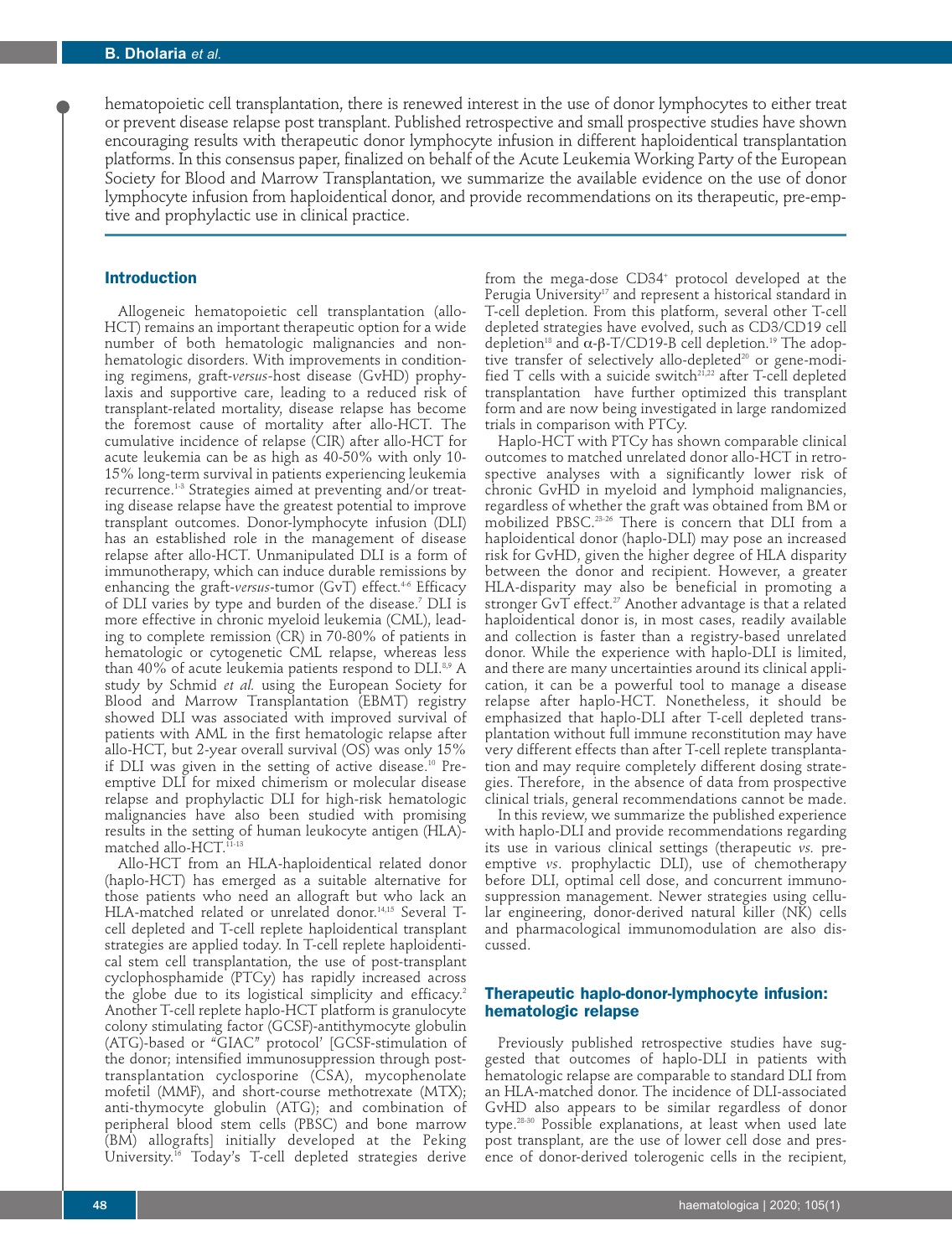which may reduce their alloreactivity and, thus, the risk of GvHD. The type of haplo-HCT protocol may influence outcomes of subsequent haplo-DLI. The current therapeutic haplo-DLI experience is limited to haplo-HCT/PTCy or a 'GCSF-ATG-based protocol'. Table 1 summarizes the published studies using DLI from a haploidentical donor.

# **Therapeutic donor-lymphocyte infusion in T-cell replete haplo-hematopoietic cell transplantation**

Zeidan *et al*. retrospectively reported results of haplo-DLI in 40 patients [minimal residual disease (MRD)/loss of chimerism (LOC): n=5; hematologic relapse: n=35] after a haplo-HCT/PTCy with BM graft. At the median follow up of seven months, CR was achieved in 30% of patients (CR after a hematologic relapse: 26%) and acute GvHD (aGvHD) occurred in 25% of them. At time of last follow up, six patients were alive in CR for over a year after the intervention. The cell dose in most DLI was 1x10<sup>6</sup> CD3<sup>+</sup> cells/kg and the majority of patients received cytoreductive chemotherapy before DLI. <sup>28</sup> Subsequently, two similar reports showed that haplo-DLI after chemotherapy successfully resulted in CR in approximately 30% of the patients with a subset of long-term survivors. 29,30 The incidence of grade 2-4 aGvHD was approximately 30%, and only  $5\%$  of patients developed grade 3-4 aGvHD. No patient (0%) developed extensive chronic GvHD (cGvHD). 29,30 None of these studies used immunosuppression for GvHD prophylaxis after haplo-DLI. Disease responses and GvHD rates were comparable between patients who received BM *versus* a PBSC graft. 30 Patients with relapsed Hodgkin lymphoma appear to have relatively better disease responses to haplo-DLI compared to those with acute leukemia (40% *vs.* 33%). 29 In a smaller retrospective study (n=21) published by Goldsmith *et al.*, the authors showed that patients with extra-medullary disease relapse had a better relapse-free survival (RFS) compared to those with marrow relapse (4 month RFS 43% *vs*. 8%). <sup>30</sup> The group at Peking University has developed a haplo-DLI protocol using GCSF-primed peripheral blood progenitor cells (GBPC) with short-term immunosuppression. They have used a higher cell dose  $(1x10<sup>7</sup>$  to  $1x10<sup>8</sup>$  CD3<sup>+</sup> cells/kg) than that used in haplo-DLI in the setting of allo-HCT/PTCy ( $1x10^5$  to  $1x10^6$  CD3<sup>+</sup> cells/kg). 31-37 An earlier prospective study using GBPC without immunosuppression resulted in a high incidence of severe GvHD (grade 3-4 aGvHD 30%, extensive cGvHD 30%), resulting in 2-year disease-free survival (DFS) of 40% and non-relapse mortality (NRM) of 25%. $^{\text{38}}$ Subsequent studies used cytoreductive chemotherapy before GBPC infusion (chemo-DLI) followed by GvHD prophylaxis with low-dose weekly MTX or CSA for 6-8 weeks. A retrospective report by Yan *et al.* on 55 patients with relapsed acute leukemia showed 3-year DFS, NRM, and OS of 24%,13%, and 25%, respectively. A total of 76% of patients achieved CR (MRD negative CR: 55%). 39 Relapse after achieving CR following chemo-DLI was a major problem, resulting in poor long-term survival. In spite of the limitations of cross-study comparison, outcomes of chemo-GBPC infusion with short-course immunosuppression are comparable to unmanipulated haplo-DLI after haplo-HCT/PTCy.

# **Pre-emptive haplo-donor-lymphocyte infusion: minimal residual disease, mixed-donor chimerism**

**Impact of minimal residual disease and mixed- chimerism on haplo-hematopoietic cell transplantation outcomes**

Strategies are being explored to reliably predict the risk of disease relapse after an allo-HCT in the hope of implementing pre-emptive treatments. The presence of MRD before or after allo-HCT is associated with significantly increased risk of relapse and reduced survival in both acute lymphoblastic leukemia (ALL) and acute myeloid leukemia (AML). 40,41 Canaani *et al.* looked at pre-haplo-HCT MRD positivity in AML patients and showed its negative correlation with leukemia-free survival. <sup>42</sup> Low donor T-cell chimerism [mixed-chimerism (MC)] after an allo-HCT is also associated with poor donor-derived immune reconstitution and increased risk of disease relapse, especially after myeloablative conditioning. In patients with AML/MDS who underwent myeloablative allo-HCT, donor T-cell chimerism <85% at day (d)+90 and d+120 was associated with increased risk of 3-year disease progression (HR=2.1, *P*=0.04). <sup>43</sup> Koreth *et al.* reported that d+100 total donor chimerism <90% was associated with increased risk of relapse (HR= 2.54, *P*<0.001) and lower OS (HR=1.50, *P*=0.009) in patients after a reduced-intensity allo-HCT. <sup>44</sup> Pre-emptive DLI from a full matched donor for MRD and MC appears to be safe and effective in improving disease-specific outcomes. 45,46

## **Pre-emptive donor-lymphocyte infusion in T-cell replete haplo-hematopoietic cell transplantation**

In the previously mentioned retrospective study by Zeidan *et al.*, 3 of 4 patients who received haplo-DLI for MRD entered CR. <sup>28</sup> Similarly, other reports showed higher response rates in patients who received haplo-DLI for MRD or MC compared to the administration at the time of hematologic relapse. 29,30 Yan *et al.* reported comparative outcomes of prospective studies of standard-risk acute leukemia and MDS patients with persistent MRD after allo-HCT (haploidentical donor, n=29; matched donor, n=27), who received low-dose interleukin-2 (IL-2) or preemptive DLI. The latter was associated with reduced 3 year CIR compared to IL-2 alone (28% *vs*. 64%; *P*=0.001). <sup>31</sup> In another retrospective study by Mo *et al.*, 101 patients (haplo-HCT, n=56) received chemo-DLI for persistent MRD after an allo-HCT. Three-year CIR, NRM, and OS were 40%, 10%, and 52%, respectively. Patients who cleared their MRD within 30 days after preemptive chemo-DLI had lower relapse rates compared to those with persistent MRD beyond 30 days (20% *vs*. 47%; *P*=0.001). <sup>36</sup> It should be noted that the published data on pre-emptive haplo-DLI for MC is limited to a few patients<sup>28,30</sup> and further studies are needed to establish its role in preventing disease relapse.

It is important to monitor for MRD after allo-HCT as DLI is probably more effective when administered for MRD only compared overt hematologic relapse. 47 Retrospective studies have shown that persistent MRD post-transplant is associated with high relapse rate and poor outcomes, <sup>48</sup> and the eradication of MRD improves survival. <sup>46</sup> Comparative studies are needed between DLI and other systemic therapies in order to develop disease-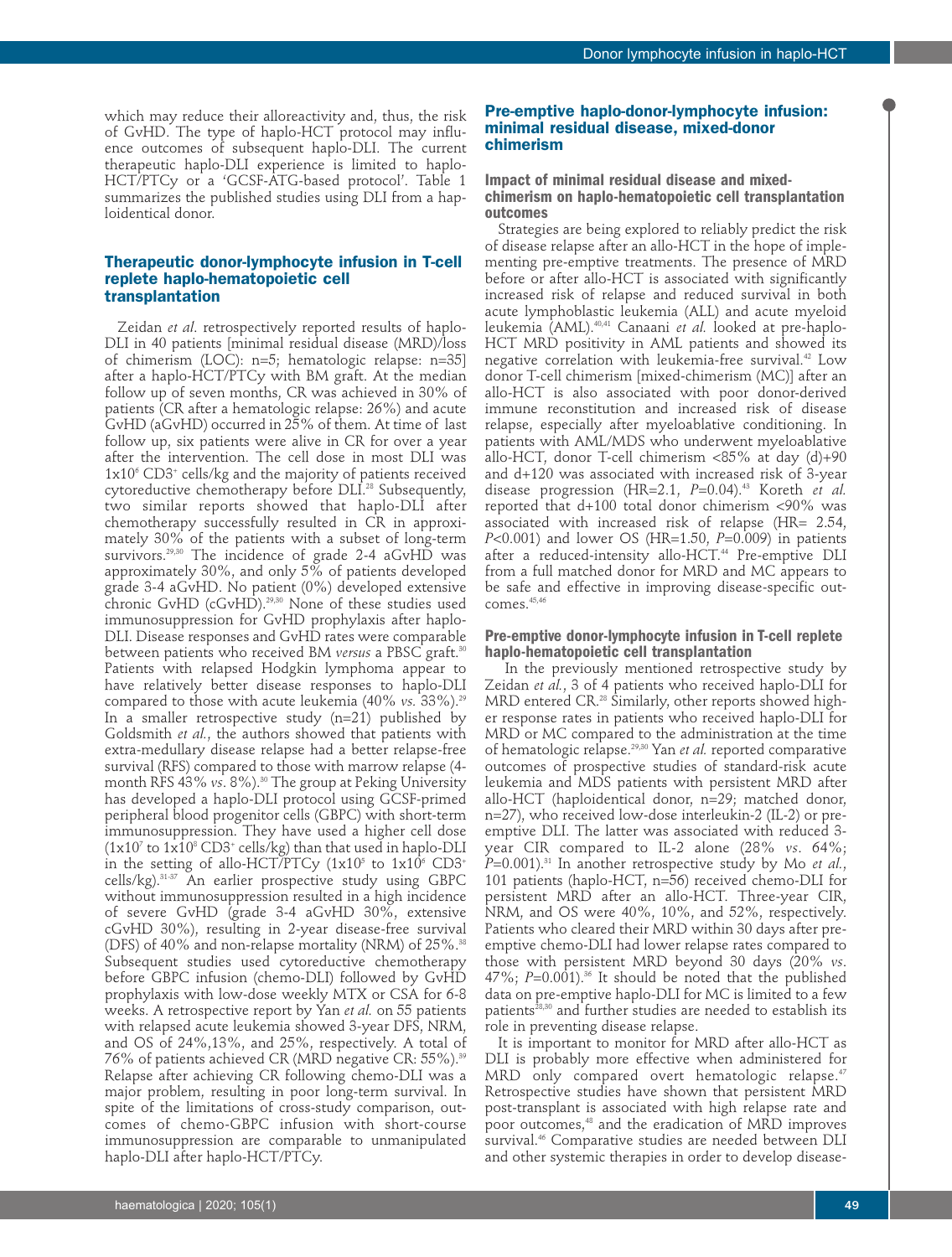# Table 1. Donor-lymphocyte infusion from a haploidentical donor.

| <b>Study</b>                         | N. of patients<br>(prospective/<br>retrospective)               | <b>Diagnosis</b>                                  | <b>Indication</b><br>for DLI                                            | <b>Treatments</b><br><b>before DLI</b>  | CD <sub>3</sub><br>dose/kg                                              | N. of DLI<br>(median) | <b>Disease</b><br>response | <b>Rate of</b><br><b>GvHD</b>                                                     | <b>Survival</b>                                                                                                                | <b>Notes</b>                                |
|--------------------------------------|-----------------------------------------------------------------|---------------------------------------------------|-------------------------------------------------------------------------|-----------------------------------------|-------------------------------------------------------------------------|-----------------------|----------------------------|-----------------------------------------------------------------------------------|--------------------------------------------------------------------------------------------------------------------------------|---------------------------------------------|
| <b>T-cell depleted</b><br>haplo-HCT  |                                                                 |                                                   |                                                                         |                                         |                                                                         |                       |                            |                                                                                   |                                                                                                                                |                                             |
| Lewalle et al.<br>$(2003)^{65}$      | 12<br>(prospective)                                             | $AML=5$<br>$ALL=3$<br>$CML=1$<br>$Other=3$        | Prophylactic=12                                                         | None                                    | $1-4x104$                                                               |                       |                            | 58%                                                                               | 1-yr $RFS = 50\%$ ,<br>1-yr $OS = 50\%$ ,<br>$NRM=0%$                                                                          | T-/B-cell<br>depleted graft                 |
| Dodero et al.<br>$(2009)^{62}$       | 23<br>(prospective)                                             | Lymphoma<br><b>CLL</b><br>ALL<br><b>MM</b><br>AML | Prophylactic-23                                                         | <b>None</b>                             | $2 - 15x104$                                                            | $\overline{2}$        | <b>NA</b>                  | $aGvHD=26%$<br>$\text{(grade } 3-4=9\%)$<br>$cGvHD=15%$<br>$(extensive=12\%)$     | $2$ -yr PFS= $45\%$<br>2-yr $OS = 44\%$<br>$NRM=26%$                                                                           | CD8+ T-cell<br>depleted DLI                 |
| Martelli et al.<br>$(2014)^{61}$     | 43<br>(prospective)                                             | $AML=33$<br>$ALL=10$                              | Prophylactic-43                                                         | None                                    | $T_{reg} = 2.5x10^{6} \pm 1.1$<br>$T_{\text{con}} = 1.1x10^{6} \pm 0.6$ | 1                     | NA                         | aGvHD<br>$(\text{grade } \geq 2) = 15\%$<br>$cGvHD=16%$<br>(extensive=7%)         | $CI NRM=40%$<br>46-m relapse<br>$=5%$                                                                                          | $T_{reg}$ on day-4,<br>$T_{con}$ on day $0$ |
| Gilman et al.<br>$(2018)^{60}$       | 34<br>(prospective)                                             | $ALL=10$<br>$Other=11$                            | AML/MDS=13 Prophylactic-34                                              | <b>None</b>                             | $3 - 5 \times 10^4$                                                     |                       | <b>NA</b>                  | aGvHD<br>$(grade 3-4)=4%$<br>$cGvHD = 16%$<br>(extensive=7%)                      | $2$ -yr OS=63%<br>$2$ -yr NRM= $25%$                                                                                           | Post-DLI-GvHD<br>$ppx=100%$                 |
| <b>T-cell replete</b>                |                                                                 |                                                   |                                                                         |                                         |                                                                         |                       |                            |                                                                                   |                                                                                                                                |                                             |
| haplo-HCT                            |                                                                 |                                                   |                                                                         |                                         |                                                                         |                       |                            |                                                                                   |                                                                                                                                |                                             |
| Or et al.<br>$(2006)^{106}$          | 28<br>$(haplo-26, MMUD-2)$<br>(retrospective)                   | $AML=12$<br>$ALL=7$<br>$CML=5$<br>Other= $3$      | Prophylactic-6<br>Therapeutic-22                                        | None                                    | $1x10^2$ to $15x10^8$ 1-7 (1)                                           |                       | $CR = 18%$                 | 46%                                                                               | $NRM=11%$                                                                                                                      |                                             |
| Huang et al.<br>$(2007)^{38*}$       | 20<br>(prospective)                                             | $AML=7$<br>$ALL=10$<br>$CML=3$                    | Therapeutic=20                                                          | $CT=9$<br>$TKI = 2$                     | $0.07 - 4.39 \times 10^8$                                               | $1-3(1)$              | $CR = 75%$                 | $aGvHD = 55%$<br>$(grade 3-4=30%)$<br>$cGvHD = 64\%$<br>(extensive=30%)           | $2$ -yr DFS= $40\%$<br>$NRM=25%$                                                                                               | Post-DLI-GvHD<br>$ppx=55%$                  |
| Yan <i>et al</i> .<br>$(2012)^{31*}$ | 56<br>(haplo-29, matched<br>related-26, MUD-1)<br>(prospective) | $AML=32$<br>$ALL=21$<br>$MDS=3$                   | Pre-emptive=56<br>(MRD)                                                 | $CT=32$                                 | $0.75 - 2x10$ <sup>8</sup>                                              | 1                     | NA                         | $aGvHD=31%$<br>$(grade 3-4=8%)$<br>$cGvHD = 43%$<br>$(extensive = 34\%)$          | 3-yr DFS=56%<br>$3-yr$ OS= $58%$<br>3-yr NRM=14%                                                                               | Post-DLI-GvHD<br>$ppx=100%$                 |
| Yan et al.<br>$(2012)^{69*}$         | 124<br>(retrospective)                                          | $AML=49$<br>$ALL = 59$<br>$MDS=5$<br>$CML=11$     | Prophylactic=74<br>Therapeutic/<br>pre-emptive= All relapsed<br>50(MRD) | $CT=27$<br>$(MRD+)$<br>pts received CT. | $0.13 - 2.11x10s$                                                       | $1-4(1)$              | <b>NA</b>                  | aGvHD=53%<br>${\rm (grade\ 3-4=28\%)}$                                            | $2$ -yr CIR= $35\%$<br>$2-yr$ OS=47%<br>2-yr NRM=34%<br>In disease relapse,<br>2-yr CIR=45%<br>$2-yr OS = 19%$<br>2-yr NRM=37% | Post-DLI-GvHD<br>$ppx=100%$                 |
| Wang et al.<br>$(2012)^{66*}$        | 61<br>(retrospective)                                           | $AML=42$<br>$ALL=19$                              | Prophylactic=61                                                         | $CT=0%$                                 | $0.9 - 7.2 \times 10^8$                                                 | 1                     | NA                         | aGvHD=48%<br>$(grade 3-4=10%$<br>$cGvHD = 39%$<br>$(extensive=31\%)$              | $3$ -yr DFS= $22\%$<br>$3-yr$ OS= $31\%$<br>2-yr NRM=38%                                                                       | Post-DLI-GvHD<br>$ppx=100%$                 |
| Yan et al.<br>$(2013)^{33*}$         | 50<br>(retrospective)                                           | $AML=29$<br>$ALL=21$                              | Therapeutic=50 CT=100%                                                  |                                         | $0.11 - 2.07 \times 1$ <sup>08</sup>                                    | <b>NA</b>             | $CR = 64%$                 | aGvHD=66%<br>$\text{(grade }3-4=40\%)$<br>$cGvHD = 44%$<br>(extensive=42%)        | $1$ -yr DFS= $36\%$<br>1-yr $OS = 36\%$<br>$1$ -yr NRM= $14\%$                                                                 | Post-DLI-GvHD<br>$ppx=100%$                 |
| Yan <i>et al.</i><br>$(2015)^{39*}$  | 55<br>(retrospective)                                           | $AML=18$<br>$ALL=23$                              | Therapeutic= $55$ CT= $100\%$                                           |                                         | $0.19 - 0.74 \times 10^8$                                               | NA                    | $CR = 76%$<br>$CR = 55%$   | aGvHD=44%<br>MRD negative (grade $3-4=11\%$ )<br>$cGvHD = 49%$<br>(extensive=42%) | 3-yr DFS=24%<br>$3-yr$ OS= $25\%$<br>3-yr NRM=13%                                                                              | Post-DLI-GvHD<br>$ppx=100%$                 |
| Mo et al.<br>$(2016)^{36*}$          | 101<br>$(haplo=58)$<br>(retrospective)                          | AML/MDS=69<br>$ALL=32$                            | Pre-emptive<br>$=101(MRD)$                                              | $CT = 100%$                             | $1.7 - 7.4 \times 10^7$                                                 | <b>NA</b>             | $CR = 76%$                 | $aGvHD=9%$<br>$\text{(grade } 3-4=4\%)$<br>$cGvHD = 59%$                          | AML/MDS,<br>3-yr DFS=57%<br>$3-yr$<br>$NRM=7%$<br>ALL, 3-yr DFS=49%                                                            | Post-DLI-GvHD<br>$ppx=100%$                 |
|                                      |                                                                 |                                                   |                                                                         |                                         |                                                                         |                       |                            |                                                                                   | $3-yr$<br>NRM=11%                                                                                                              |                                             |
|                                      |                                                                 |                                                   |                                                                         |                                         |                                                                         |                       |                            |                                                                                   |                                                                                                                                | continued on the next page                  |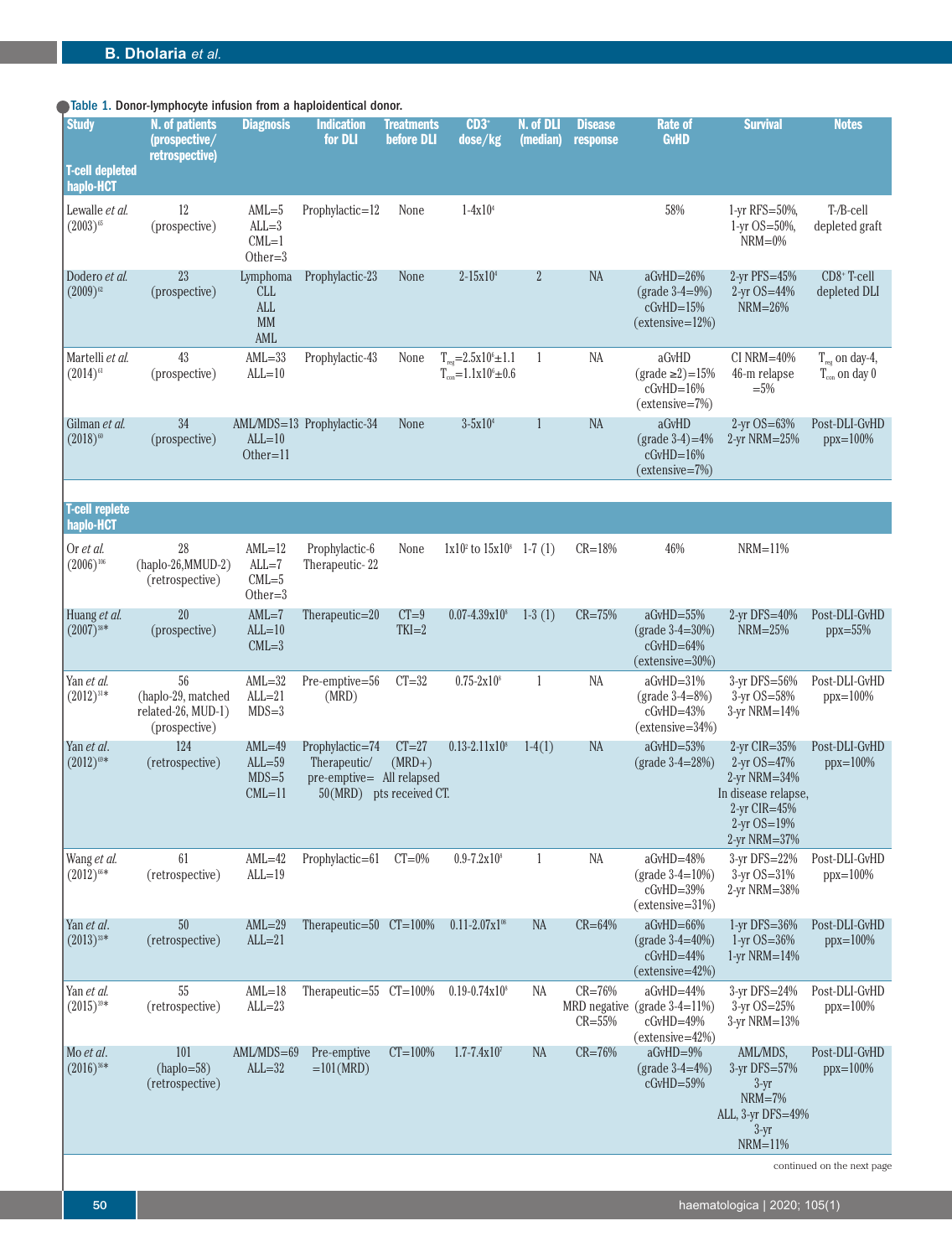| continued from the previous page                    |                                                  |                                                               |                                                                  |                                        |                                           |                       |                                              |                                                                                                     |                                                                                                            |                               |
|-----------------------------------------------------|--------------------------------------------------|---------------------------------------------------------------|------------------------------------------------------------------|----------------------------------------|-------------------------------------------|-----------------------|----------------------------------------------|-----------------------------------------------------------------------------------------------------|------------------------------------------------------------------------------------------------------------|-------------------------------|
| <b>Study</b><br><b>T-cell depleted</b><br>haplo-HCT | N of patients<br>(prospective/<br>retrospective) | <b>Diagnosis</b>                                              | <b>Indication</b><br>for DLI                                     | <b>Treatments</b><br><b>before DLI</b> | $CD3+$<br>dose/kg                         | N. of DLI<br>(median) | <b>Disease</b><br>response                   | <b>Rate of</b><br><b>GvHD</b>                                                                       | <b>Survival</b>                                                                                            | <b>Notes</b>                  |
| Yan et al.<br>$(2016)^{57**}$                       | 47<br>$(haplo=31)$<br>(prospective)              | $AML=25$<br>$ALL=22$                                          | Pre-emptive= $47$ CT= $100\%$<br>(MRD)                           |                                        | $1.5 - 6.4 \times 10^7$                   | $1-4$                 | NA                                           | $aGvHD = 19%$<br>$(grade 3-4=6%)$<br>$cGvHD = 79%$<br>$(\geq \text{moderate}=66\%)$                 | $1-yr$ DFS= $71%$<br>$1-yr$<br>$NRM=9%$<br>1-yr<br>$OS = 78%$                                              | Post-DLI-GvHD<br>$ppx = 100%$ |
| Yan et al.<br>$(2017)^{32*}$                        | 100<br>$(haplo=62)$<br>(prospective)             | $AML = 59$<br>$ALL=41$                                        | Prophylactic=100                                                 | $CT=0%$                                | $1.8 - 6.6 \times 10^7$                   | <b>NA</b>             | <b>NA</b>                                    | Haplo-HCT,<br>$aGvHD = 47\%$<br>$(grade 3-4=10%)$<br>$cGvHD = 63%$<br>$(\geq \text{moderate}=59\%)$ | Haplo-HCT,<br>$3$ -yr DFS= $51\%$<br>$3-yr$<br>NRM=18%<br>$3-yr$<br>$OS = 49%$                             | Post-DLI-GvHD<br>$ppx = 100%$ |
| Ma et al.<br>$(2017)^{34*}$                         | 36<br>(retrospective)                            | AML/ALL/<br>MDS/CML                                           | Therapeutic=36                                                   | CT/TKI<br>$=100%$                      | NA                                        | NA                    | $CR = 56%$                                   | Grade 3-4<br>$aGvHD=25%$<br>Extensive<br>$cGvHD = 36%$                                              | 3-yr DFS=11%<br>$3-yr$<br>$OS = 14%$                                                                       | Post-DLI-GvHD<br>$ppx=100%$   |
| Gao et al.<br>$(2018)^{54*}$                        | 31<br>(retrospective)                            | $AML=21$<br>$ALL=5$<br>$CML=2$<br>Other= $3$                  | Prophylactic=31                                                  | $CT=0%$                                | $0.4 - 6.9 \times 10^{7}$                 |                       | <b>NA</b>                                    | aGvHD=58%<br>$(Grade 3-4=7%)$<br>$cGvHD=39%$<br>$(Mod\text{-}severe=29%)$                           | 2-yr RFS=32%<br>2-yr NRM=33%<br>$2-yr$<br>$OS = 40%$                                                       | Post-DLI-GvHD<br>$ppx=100%$   |
| Zeidan et al.<br>$(2014)^{28+}$                     | 40<br>(retrospective)                            | $AML=16$<br>$ALL=3$<br>$CML=1$<br>$Lymphona=11$<br>Other= $9$ | Therapeutic=35<br>Pre-emptive=5<br>$(MRD+/MC)$                   | $CT/RT =$<br>70%                       | 1x10 <sup>5</sup><br>to 1x10 <sup>8</sup> | $1-4(1)$              | $CR = 30%$<br>(MRD=75%,<br>Relapse=26%)      | $aGvHD = 25%$<br>$\text{(grade }3-4=15\%)$<br>$cGvHD=8%$<br>$(extensive=5\%)$                       | 8/12 responders<br>$(67%)$ alive,<br>in CR at<br>17.5 months                                               |                               |
| Ghiso et al.<br>$(2015)^{29+}$                      | 42<br>(retrospective)                            | $AML=22$<br>$ALL=9$<br>$HL=10$                                | Therapeutic=22<br>Pre-emptive=20<br>(MRD)                        | $CT/RT =$<br>100%                      | 1x10 <sup>3</sup><br>to $1x107$           | $1-6$                 | $CR = 36%$<br>(mean-2.5) CR in MRD<br>$=45%$ | aGvHD=33%<br>$cGvHD=0%$                                                                             | Leukemia, median<br>(grade $3-4=5\%$ ) response= $4m(2-10)$ ,<br>median survival                           |                               |
|                                                     |                                                  | $MM=1$                                                        |                                                                  |                                        |                                           |                       |                                              |                                                                                                     | $=7m(1-15)$<br>HL, median response<br>$=9m(3-28),$<br>median survival<br>$= 18m(4-34)$                     |                               |
| Jaiswal et al.<br>$(2016)^{565}$                    | 21<br>(prospective)                              | $AML=21$                                                      | Prophylactic=21                                                  | $CT=0%$                                | $9.2 - 110 \times 10^7$                   | $1-3$                 | NA                                           | Cum incident<br>$aGvHD = 31%$<br>$cGvHD=41%$                                                        | 1.5-yr PFS=62%<br>$1.5-yr$<br>$CIR = 21%$<br>$1.5-yr$<br>$OS = 71%$                                        | Post-DLI-GvHD<br>$ppx = 100%$ |
| Goldsmith et al.<br>$(2017)^{30+}$                  | 21<br>(retrospective)                            | $CML=2$<br>Lymphoma=11<br>Other= $9$                          | AML/MDS=16 Therapeutic=19 CT=76%<br>$ALL=2$ Pre-emptive= $2(MC)$ |                                        | $0.01 - 3x10^{7}$                         | $1-5$                 | $CR = 32%$                                   | aGvHD=33%<br>$\text{(grade 3-4=5%)}$<br>$cGvHD=26%$<br>(extensive=0%)                               | Hematologic<br>relapse,<br>4-m $RFS = 8%$<br>4-m $OS = 29\%$<br>EM relapse,<br>4-m RFS=43%<br>4-m $OS=71%$ | PBSC haplo-HCT                |
| Cauchois et al.<br>$(2018)^{67+}$                   | 36<br>(retrospective)                            | $ALL=2$<br>Lymphoma=6<br>Other= $3$                           | $AMLMDS = 25$ Prophylactic=36                                    | $CT=0%$                                | $0.1 - 2.5 \times 10^6$                   | $1-3$                 | NA                                           | 1-yr CI of mod-severe 1-yr PFS=83%<br>$GvHD = 33%$                                                  | $1$ -yr NRM $=$ 9%<br>$1-yr$<br>$OS = 76%$                                                                 | PBSC graft=31                 |

N: number, AML: acute myeloid leukemia; ALL: acute lymphoblastic leukemia; CML: chronic myeloid leukemia; MDS: myelodyslastic syndromes; MMUD: mismatched unrelated donor; GvHD ppx:<br>graft*-versus*-host disease prophylaxis; chemotherapy; TKI:tyrosine kinase inhibitor; MRD:minimal residual disease; MC:mixed-chimerism; NA:not available; RT:radiation therapy; PBSC:peripheral blood stem cell; EM:extra-medullary relapse; RFS: relapse-free survival; haplo-HCT: haploidentical-hematopoietic cell transplant; matched: HLA-matched allo-HCT; MUD: HLA-matched unrelated donor; Treg: regulatory T-cell; Tconventional T-cells; CI: cumulative incidence; yr: year; m: months; NA: not available. \*Granulocyte colony-stimulating factor (GCSF)-anti-thymocyte globulin (ATG)-based protocol and G-CSF-primed peripheral blood progenitor cell (GBPC). Haplo-HCT with post-transplant cyclophosphamide (PTCy) and GBPC. +Haplo-HCT with PTCy and standard donor-lymphocyte infusion (DLI). "Patients had salvage chemotherapy + therapeutic DLI for hematologic relapse, followed by pre-emptive DLI for persistent minimal residual disease (MRD). pt: patient; mod: moderate; cum: cumulative; HL: Hodgkin lymphoma.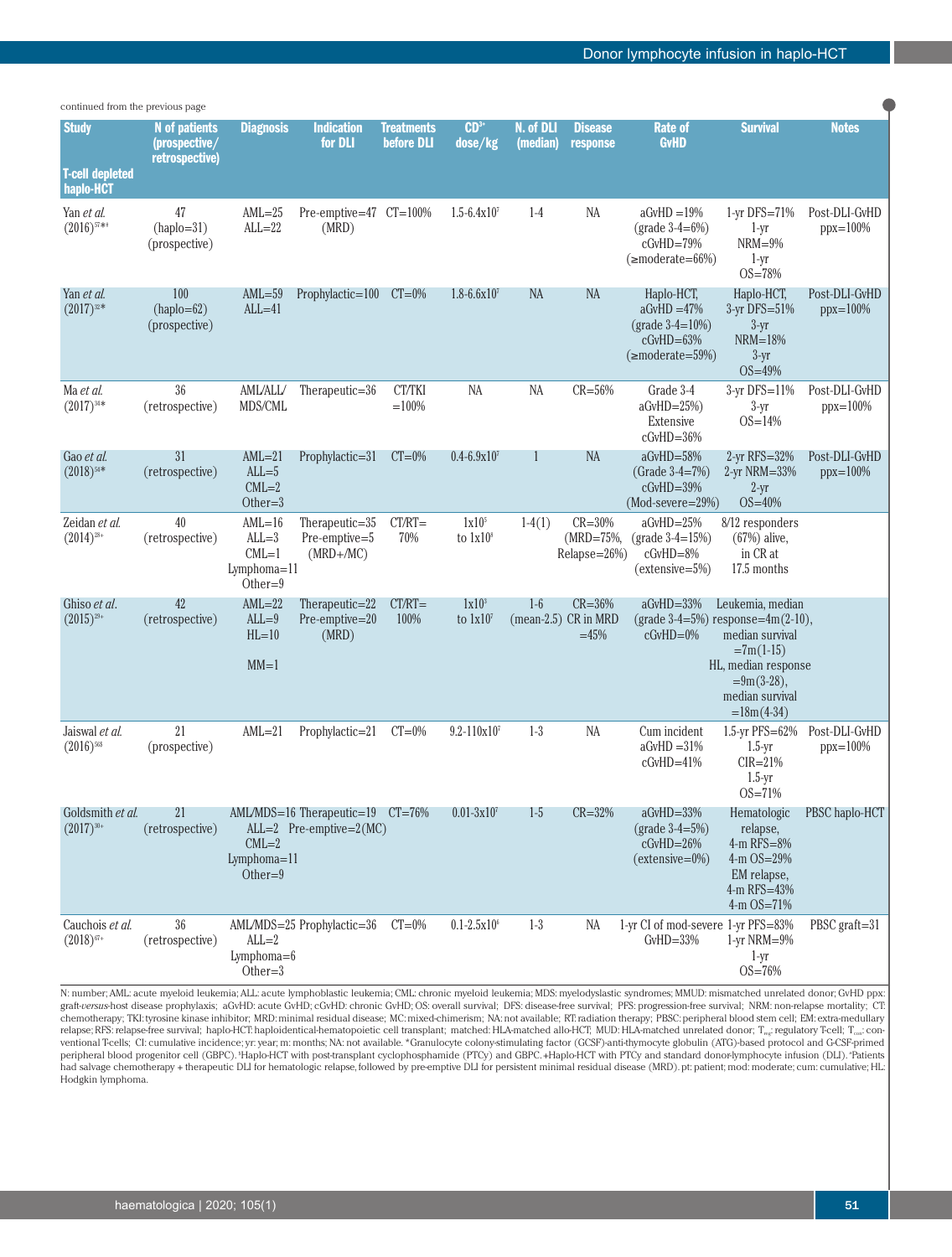



specific MRD management strategies. DLI should not be used in patients who have converted to host chimerism due to increased risk of marrow aplasia. <sup>49</sup> An alternative strategy for such patients would be to undergo a second allo-HCT from the same or from a different donor. It is important to weigh the risk of GvHD and marrow aplasia *versus* the potential benefit of reducing the disease relapse when considering pre-emptive DLI for MRD or MC.

## **Prophylactic haplo-donor-lymphocyte infusion**

Prophylactic DLI from a matched donor has been studied in patients with high-risk myeloid malignancies and was associated with improved disease-specific outcomes and low NRM. 11,50,51 It can contribute to immune reconstitution and reduce the risk of infection, <sup>52</sup> which is a major challenge after a T-cell depleted haplo-HCT. A matchedpair analysis by the EBMT showed improved OS in highrisk AML recipients who received prophylactic DLI from a matched donor (70% *vs.* 40% in controls; *P*=0.027). 53 Inclusion criteria differ among published studies in their definition of high-risk disease. Most reports included patients with primary induction failure acute leukemia, high disease risk index, active disease before allo-HCT or the presence of high-risk mutations (i.e. TP53, ASXL1, RUNX1) in myeloid malignancies. 54-57 One of the first experiences with prophylactic haplo-DLI was in the setting of autologous-HCT. Nagler *et al.* reported outcomes of 26 patients who received multiple haplo-DLI (with/without IL-2) after an autologous-HCT. This approach was feasible in inducing GvHD, but higher cell doses led to increased toxicity. <sup>58</sup> The timing of prophylactic-DLI is also important as decreasing the interval

between allo-HCT and DLI will likely increase the risk of aGvHD. <sup>13</sup> The activity of ATG, given as a part of conditioning, may persist for weeks, and residual ATG may negatively impact prophylactically infused donor lymphocytes. <sup>59</sup> At the same time, the administration of haplo-DLI as early as d+45 was feasible in single center studies. 32,56 It may be reasonable to administer prophylactic haplo-DLI before d+90 given that median time to relapse after allo-HCT is approximately three months.

## **Prophylactic donor-lymphocyte infusion in T-cell depleted haplo-hematopoietic cell transplantation**

Early experience with prophylactic haplo-DLI was with T-cell-depleted haplo-HCT where donor lymphocytes were infused after a CD34<sup>+</sup> cell-selected graft to enhance immune reconstitution. 60-62 Perruccio *et al.* showed that infusion of donor-derived non-alloreactive T cells specific for cytomegalovirus (CMV) and aspergillus resulted in the rapid development of T-cell responses against these pathogens without inducing GvHD. <sup>63</sup> Another prospective study utilized CD8+ T-cell depleted DLI, which resulted in aGvHD in 26% of patients with 2-year PFS of 45%. $^{\rm 62}$  Donor-derived T regulatory cells (T $_{\rm regs}$ ), co-infused with conventional  $T$  cells  $(T_{\text{cons}})$  were shown to protect recipients against GvHD. <sup>64</sup> In a prospective study, patients received  $T_{\text{reg}}$  (d -4) followed by a megadose of CD34+cells and  $T_{\text{cons}}$  on d0 from a haploidentical donor without any post-transplant immunosuppression. Only 15% of the patients developed ≥grade 2 aGvHD and DFS was 56% at 18 months. <sup>61</sup> In another prospective study by Gilman *et al*., 34 pediatric patients were infused an unmanipulated prophylactic haplo-DLI with MTX between d+30 and d+42 after a T-cell depleted/CD34+ selected haplo-HCT. The intervention was safe and 2-year NRM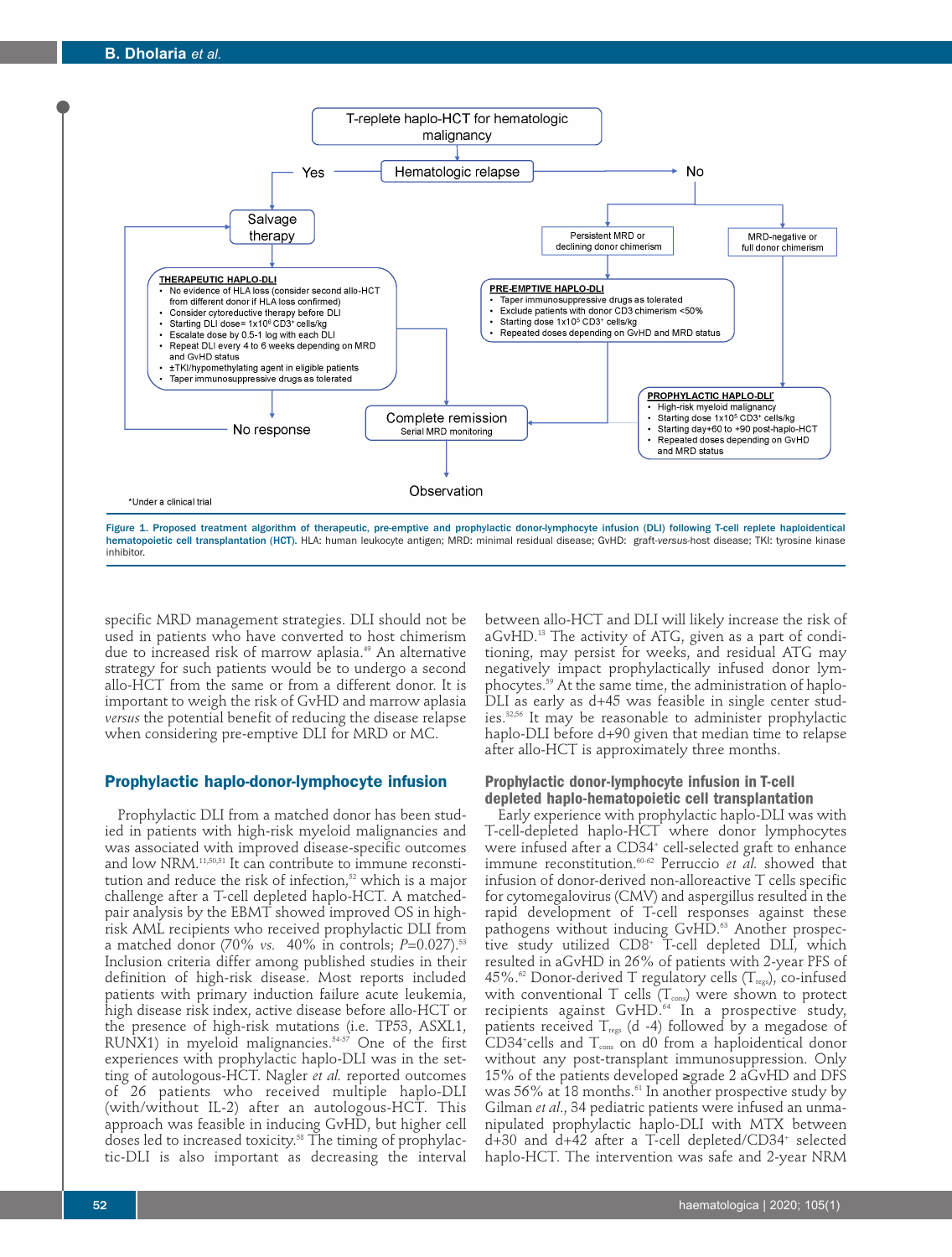and OS were 25% and 63%, respectively. <sup>60</sup> Lewalle *et al.* reported the outcomes of 12 patients who received prophylactic haplo-DLI starting on d+28 after T-/B-cell depleted haplo-HCT in a prospective study. One-year RFS, NRM, and OS were 50%, 0%, and 50%, respectively. <sup>65</sup> Despite the encouraging results with prophylactic infusion of T-cell subset after a T-cell deplete/CD34+ selected haplo-HCT, its widespread adoption has been challenging as cell selection remains a labor-intensive and expensive process.

## **Prophylactic donor-lymphocyte infusion in T-cell replete haplo-hematopoietic cell transplantation**

The Chinese group has led the way by incorporating prophylactic GBPC in high-risk malignancies after a haplo-HCT with the GCSF-ATG-based protocol. In a retrospective study by Wang *et al.*, <sup>61</sup> patients with high-risk leukemia who underwent GBPC infusion were compared to 27 patients who received routine care after an haplo-HCT. Prophylactic GBPC was associated with lower relapse rate (36% *vs*. 55%; *P*=0.017) and superior estimated 3-year survival (31% *vs*. 11%; *P*=0.001) compared to routine care. There was no difference in NRM between the two groups. <sup>66</sup> A prospective study by the same group enrolled 62 patients with high-risk acute leukemia. All patients received prophylactic GPBC between d+45 and d+60 and further DLI were guided by MRD and GvHD status. Three-year DFS, NRM, and OS were 51%, 18%, and 49%, respectively. Acute and chronic GvHD were seen in 47% and 63% patients, respectively. Outcomes were similar between recipients of haploidentical (n=62) *versus* matched donor (n=38) prophylactic DLI. 32

Jaiswal *et al.* reported their prospective experience with prophylactic GBPC in the T-cell replete haplo-HCT/PTCy setting. Twenty-one patients with AML (not in remission) received up to three doses of haplo-GPBC (d+21, d+35 and d+60). They were compared with 20 patients who received routine monitoring after haplo-HCT. At 18 months, CIR, PFS, and OS were 21% *versus* 66%; 62% *versus* 25% and 71% *versus* 35% in DLI and routine care cohorts, respectively. Incidence of aGvHD was 31%, while incidence of chronic GvHD was 41% after GBPC infusions. NRM was equivalent between the groups. 56 Recently, Cauchios *et al.* reported outcomes of 36 patients who received prophylactic haplo-DLI after a haplo-HCT/PTCy. One-year PFS and OS were 76% and 83%, respectively. The cumulative incidence of relapse was 16% and the incidence of DLI-associated GvHD was 33%. 67

## **Practical aspects of haplo-donor-lymphocyte infusion**

#### **Cell dose**

The  $CD3^+$  T-cell dose ranged from 0.01 to 8.8x10<sup>8</sup> mononuclear cells/kg in reports on therapeutic DLI from a matched donor. <sup>7</sup> A study reported a relatively lower rate of GvHD with an escalating cell dose regimen *versus* a single bulk infusion of DLI from HLA-matched donors. Disease responses were similar between the two approaches. <sup>68</sup> There was no dose-response relationship with GvHD or disease response rates in haplo-DLI in the setting of T-cell depleted haplo-HCT. 28,29 The average starting dose for therapeutic haplo-DLI in the T-cell

replete haplo-HCT/PTCy setting was 1 or 2 log lower than the standard DLI dose  $(1x10^7 \text{ CD3}^+ \text{ cells/kg})$  from HLA-matched donors. In a report on 40 patients, a cell dose of  $1x10^{\circ}$  CD3<sup>+</sup> cells/kg was associated with grade 2-4 aGvHD in 17% of patients, and a CR rate of 27%. 28 Goldsmith *et al.* used the same dose in 21 patients; only seven (33%) developed aGvHD (grade 3-4 aGvHD in 1 patient). <sup>30</sup> These incidences of aGvHD were lower than those reported by the Chinese group using haplo-GBPC at 1 to 2 log higher cell dose with the GCSF-ATG-based protocol. A starting cell dose of  $1x10^7$  to  $1x10^8$  CD3<sup>+</sup> cells/kg was associated with grade 2-4 aGvHD in 50-60% (grade 3-4 aGvHD approximately 30%) of patients. 31,38,69 Subsequent reports by Yan *et al.* showed a reduced incidence of aGvHD with the routine use of short-term GvHD prophylaxis after GBPC infusion. <sup>39</sup> Available data suggest that 1x106 CD3+ cells/kg is a reasonable starting dose with appropriate repeated dose escalation every 4-6 weeks based on disease response and GvHD for therapeutic haplo-DLI in T-replete haplo-HCT with PTCy. Clinical trials are needed to establish the optimal timing and cell dose in prophylactic and T-cell depleted haplo-HCT settings. Published studies have used wide-ranging repeated non-escalating cell doses for pre-emptive or prophylactic DLI. 32,37,54

#### **The end point of donor-lymphocyte infusion therapy**

It is important to establish the goal of DLI therapy beforehand as each DLI is associated with increased risk of GvHD. Patients with DLI-responsive relapse usually respond within 2-3 months. <sup>7</sup> Repeated infusions of escalating doses of therapeutic DLI can be administered until CR is achieved (ideally an MRD-negative status) or the patient develops clinically significant GvHD. Patients should be evaluated for GvHD, donor chimerism and disease response after each DLI. Pre-emptive DLI for MRD persistence after allo-HCT may be stopped once the achievement of MRD negativity, significant GvHD or a hematologic relapse occurs. Donor chimerism should be assessed after each pre-emptive DLI for MC. Pre-emptive DLI may be stopped once ≥90% donor chimerism is achieved. As noted above, DLI can result in marrow aplasia in those patients who have converted to host chimerism. There is no standard duration of prophylactic DLI outside a clinical trial. In these circumstances, each dose of prophylactic haplo-DLI should be used with caution, balancing the risk of disease relapse and GvHD.

## **Traditional donor-lymphocyte infusion** *versus* **granulocyte colony-stimulating factor-primed peripheral blood progenitor cell infusion**

Standard DLI uses freshly collected unmanipulated donor lymphocytes. This approach privileges tumor alloreactivity over the risk of GvHD. GCSF promotes Tcell hypo-responsiveness in marrow grafts by increasing the number of plasmacytoid dendritic cells and monocytes. It also reduces the expression of co-stimulatory CD28/B7 on monocytes, B and T cells,<sup>70</sup> promotes macrophage<sup>71</sup> and T-cell polarization in the BM graft towards the more tolerogenic pattern. This property is maintained even after *in vitro* mixture of G-CSF primed BM and PBSC grafts.<sup>72,73</sup> The Chinese group has reported their extensive experience with using GBPC instead of unmanipulated DLI. Huang *et al.* reported the outcomes of 20 patients who received therapeutic GBPC from hap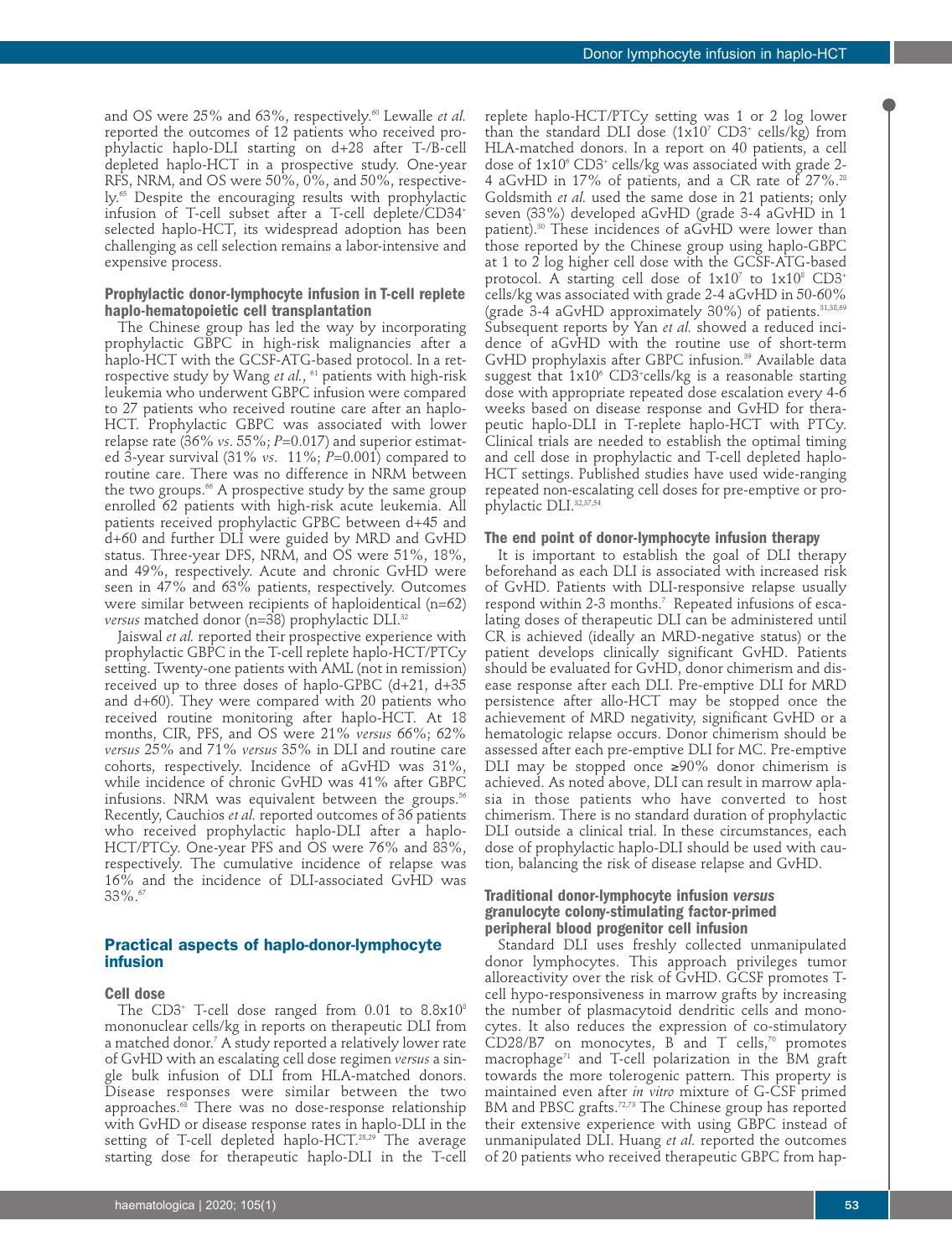loidentical donors (the majority of whom received salvage therapy prior to GBPC infusion); CR was achieved in 75% of patients and the rates of acute and chronic GvHD were 55% and 64%, respectively. <sup>38</sup> In another study of pre-emptive GBPC infusion for MRD after an allo-HCT (haploidentical related donor: n=29; matchedrelated donor: n=26), the incidences of acute and chronic GvHD were 31% and 43%, respectively. Routine debulking chemotherapy and short-term immunosuppression were used in most studies using GBPC. <sup>31</sup> A prospective observational study by Jaiswal *et al.* used prophylactic-GBPC in the setting of T-cell replete haplo-HCT/PTCy. <sup>56</sup> The incidence of aGvHD was comparable but cGvHD was higher than that reported with unmanipulated haplo-DLI in the PTCy setting. 28-30 A recent report from Mexico showed that administration of G-CSF-primed whole blood units (median cell count  $6.7x10^{\circ}$  CD3<sup>+</sup> cells/kg) from haploidentical donors is safe, with disease responses and improvement in MC in a subset of patients. <sup>74</sup> Whole blood units can potentially reduce the cost associated with haplo-DLI in developing countries. Long-term immune tolerance after PTCy may be enough to overcome the immunological barrier of haplo-DLI, and GCSF priming may not be required in this setting. Comparative studies between unmanipulated DLI *versus* GBPC in the setting of haplo-HCT/PTCy are needed.

#### **Role of concurrent immunosuppression**

Graft-*versus*-host disease is the main limiting toxicity of DLI, and short-term immunosuppression with DLI may improve the safety of DLI. Yan *et al.* reported aGvHD in 31% of patients after pre-emptive GBPC infusion for MRD persistence after T-cell replete haplo-HCT. <sup>31</sup> All patients received CSA or low-dose MTX for 6-8 weeks after GBPC. There was no difference in acute and chronic GvHD rates between CSA and MTX. MTX was associated with lower relapse rate (38% *vs*. 81%; *P*=0.029) and better DFS (52% *vs*. 16%; *P*=0.06). Patients who received MTX had higher absolute lymphocyte count compared to those who received CSA, which may have contributed to better GvT effect. <sup>39</sup> The same group also showed that patients receiving GvHD prophylaxis for 6-8 weeks had a lower cumulative incidence of grade 3-4 aGvHD than patients receiving prophylaxis for 4-6, 2-4, and <2 weeks (9%, 14%, 32%, and 50%, respectively; *P*=0.018). <sup>69</sup> In a retrospective study, Mo *et al.* used pre-emptive chemo-DLI for MRD persistence along with routine prophylaxis with CSA or MTX (haploidentical donor 6-8 weeks; matched donor 4-6 weeks). The incidence of aGvHD was only 9% (grade 3-4 aGvHD: 4%) in their cohort of 101 patients. <sup>36</sup> It is important to note here that haplo-DLI without concurrent immunosuppression in the T-cell replete haplo-HCT/PTCy setting has been reported to have a similar incidence of GvHD compared to the GCSF-ATG-based haplo-HCT protocol, which routinely uses prophylactic immunosuppression with DLI. <sup>28</sup> The potential impairment of the DLI-mediated GvT effect by CSA or MTX is a concern when managing a hematologic relapse. It is reasonable to add short-term MTX after a pre-emptive or prophylactic haplo-DLI, especially in patients with a history of GvHD. <sup>56</sup> There are no data available on concurrent immunosuppression with therapeutic haplo-DLI in the T-cell replete haplo-HCT/PTCy setting.

## **Combination of systemic therapies with donor-lymphocyte infusion**

Administration of salvage therapy before the infusion of DLI may improve its efficacy by reducing the tumor burden and supporting *in vivo* expansion of infused T cells. In this regard, chemotherapy helps eliminate regulatory donor T cells and create a favorable immunological environment for DLI by increasing serum levels of IL-7 that favors peripheral expansion of T cells. $\cdot$  In the retrospective study by Zeidan *et al.*, patients who received a cytoreductive therapy had better CR rates compared to those who received unmanipulated haplo-DLI without any preceding therapy (39% *vs*. 8%). <sup>28</sup> This beneficial effect of pre-DLI chemotherapy was not seen in a similar report by Goldsmith *et al*. 30

The downside of pre-DLI chemotherapy is tissue injury and inflammatory cytokine surge which may increase the risk of GvHD, especially when used closer to the allo-HCT. <sup>76</sup> Intensive chemotherapy after an allo-HCT is poorly tolerated, and infectious complications are common. 34,76 Recently, hypomethylating agents (i.e. azacitidine, decitabine) have been used with DLI for relapsed AML/MDS. Azacitidine can induce allogeneic CD8+ Tcell response by enhancing the expression of epigenetically silenced tumor-associated antigens. <sup>77</sup> A combination of a hypomethylating agent and DLI is safe with no apparent increase in GvHD or infection risk compared to DLIalone. 78,79 In a prospective study using azacitidine with DLI for relapsed disease after HLA-matched allo-HCT, the CR rate was 23% and the 2-year OS was 17%. 80 Another retrospective study utilizing decitabine followed by DLI for relapsed myeloid malignancies showed an overall response rate of 25% with 2-year OS of 11%. 81 Drugs targeting specific molecular anomalies (*BCR-ABL1*, *FLT3-ITD*, *IDH1*, *IDH2*) are increasingly being incorporated in the treatment of disease relapse or as maintenance therapy after allo-HCT. 82,83 These drugs are safer compared to traditional salvage chemotherapy and may provide benefit when administered in combination with DLI. 84

## **Immune escape after haplo-hematopoietic cell transplantation**

Recent data have shed light on mechanisms of immune escape causing disease relapse after haplo-HCT. In haplo-SCT, HLA haplotype mismatched in the donor/recipient pair was replaced by a shared parent haplotype (uniparental disomy) in 5 of 17 patients with relapsed AML post-haplo-HCT. <sup>85</sup> In a subsequent retrospective analysis of 69 patients who relapsed after haplo-HCT, mismatched-HLA haplotype loss accounted for 33% of the relapses. <sup>86</sup> Based on retrospective studies, a second allo-HCT using a donor with a different mismatched haplotype or a mismatched unrelated donor may induce a better GvT effect compared to same donor from the first haplo-HCT. 86,87 At present, there is no standardized method of detecting loss of mismatched HLA haplotype in leukemic cells. HLA-allele specific quantitative polymerase chain reaction is required to quantify recipientand donor-specific alleles to confirm uniparental disomy in low-burden disease relapse. 86,88

Historically speaking, most patients receiving therapeutic DLI relapse and succumb to their disease. Close monitoring of MRD and donor chimerism after a successful therapeutic haplo-DLI is important to identify the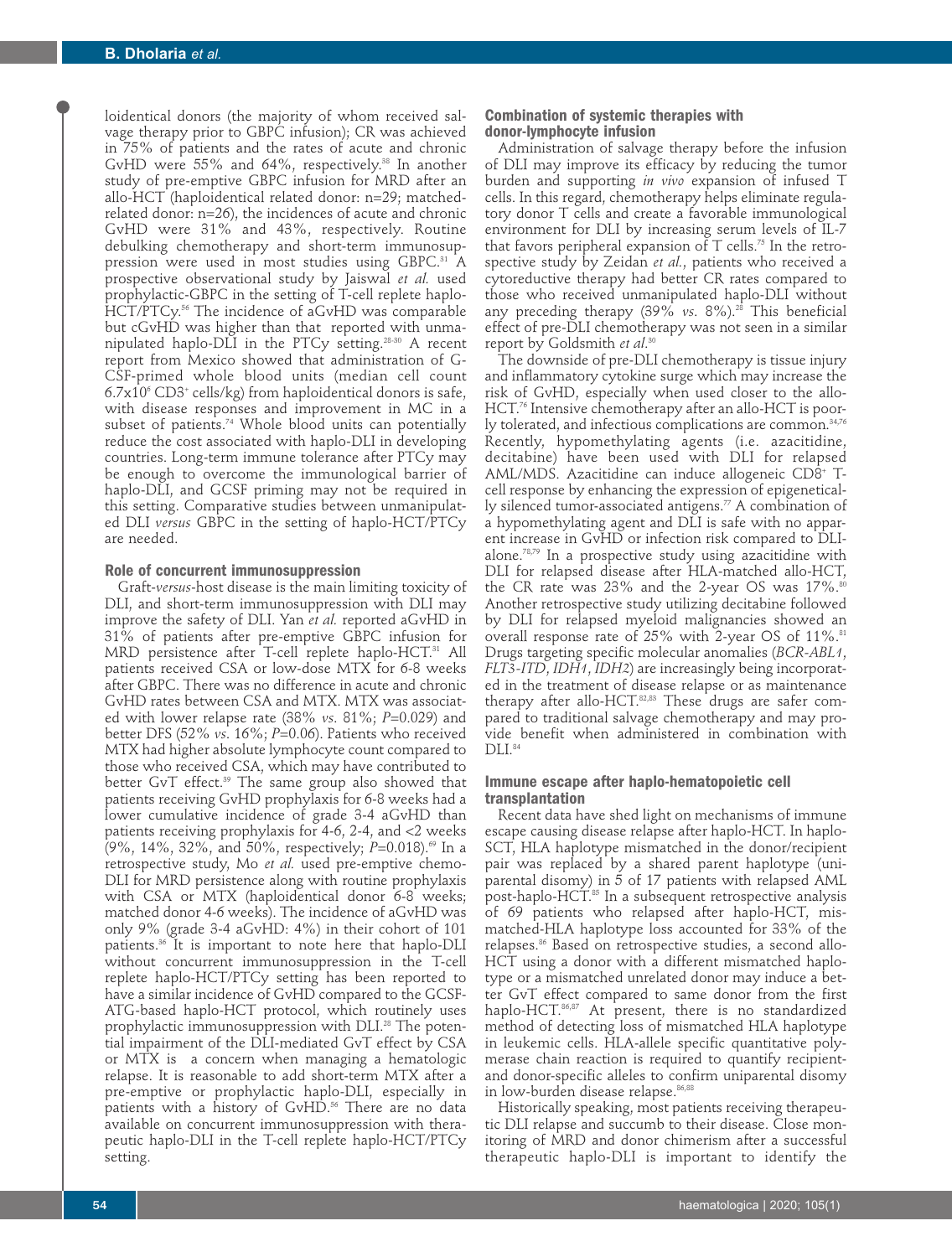patients who are at high-risk of subsequent relapses. Mo *et al.* reported that patients with persistent MRD after DLI had increased relapse risk (*P*=0.001), resulting in poor DFS (*P*=0.004). <sup>36</sup> In a prospective study of 47 patients (66% received haplo-HCT), MRD-guided repeated administration of pre-emptive chemo-DLI was effective in reducing the risk of subsequent relapse after achieving initial disease response. The one-year CIR, DFS, and OS were 22%, 71%, and 78%, respectively (Figure 1). $^{\circ}$ 

# **Future directions**

## **Donor-derived natural killer cells**

Natural killer cells may play a role in tumor alloreactivity in the setting of mismatched or haploidentical transplant. A recent study showed a marked reduction in donor-derived NK cells in the recipients of PTCy, leading to blunting of NK-cell alloreactivity. <sup>89</sup> In a pilot study, prophylactic infusion of CD56+ /CD3+ cells after haplo-HCT/PTCy in patients with refractory active disease was safe and associated with rapid immune reconstitution.<sup>55</sup> The same group used prophylactic DLI primed with abatacept (CTLA4Ig), which selectively suppresses T-cell alloreactivity without interfering with NK-cell activation. Abatacept with DLI was associated with reduced incidence of aGvHD (10% *vs*. 31%) and improved relapsefree survival compared to prophylactic DLI alone." In a phase I study by Ciurea *et al.*, donor-derived NK cells expanded *ex vivo* were infused prophylactically before and after haplo-HCT in high-risk myeloid malignancies. The intervention was safe and associated with improved NK-cell number and function, lower viral infections, and low relapse rate when compared to a historical control group. <sup>91</sup> Several methods to enhance NK-cell alloreactivity, including combination with immunomodulatory drugs, <sup>92</sup> use of cytokine-activated NK cells, <sup>93</sup> and selection of alloreactive single KIR+ NK cells, <sup>94</sup> are under investigation.

#### **Engineered donor-lymphocyte infusion**

Different strategies are being explored to modify DLI composition and reduce the risk of GvHD while maintaining antitumor activity. ATIR101<sup>®</sup> is a haplo-DLI product with alloreactive T cells depleted by *ex vivo* photodepletion. <sup>20</sup> In a pooled analysis of two prospective trials, 37 patients received prophylactic ATIR101<sup>®</sup> after T-cell depleted haplo-HCT. One-year relapse rate, NRM and OS were 8%, 33% and 58%, respectively. Interestingly, aGvHD (grade 3-4) and severe cGvHD were seen in  $\bar{5}\%$ and 0% of the patients, respectively. <sup>95</sup> Alloanergized DLI generated *ex vivo* was infused on d+35 after a CD34+ selected haplo-HCT in a phase I study. These donor lymphocytes with the reduced donor-specific alloreactivity expanded *in vivo* and contributed to immune reconstitution. <sup>96</sup> Another strategy is to insert an inducible suicide gene in donor lymphocytes so that they can be selectively eliminated to treat DLI-associated GvHD. 21,97 A recent analysis on 100 children with acute leukemia given a titrated number of donor T cells transduced with the inducible caspase-9 safety switch after haplo-HSCT showed an 82% probability of relapse-free survival. 98

Chimeric antigen receptor T-cell (CAR-T) therapy has emerged as a potent form of adoptive cellular therapy. Two CD19 CAR-T-cell therapies have been approved by the US Food and Drug Administration (FDA) and the European Medicines Agency (EMA) for relapsed/refractory high-grade B-cell lymphoma and B-ALL. 99,100 Prophylactic infusion of CD19 CAR-T cells from a haploidentical donor was found to be safe with only mild aGvHD in one report. <sup>101</sup> There are reports of therapeutic or pre-emptive donor-derived CAR-T-cell infusion with a small number of patients achieving durable remissions. CAR-T-cell-associated GvHD appears to be rare and of mild severity. $^{\text{102}}$  Selective depletion of CD3+ αβ-TCR+ T cells (thought to be the principal mediators of GvHD) to enrich DLI with CD3<sup>+</sup> γδ-TCR<sup>+</sup> T cells and CD3<sup>-</sup> CD56<sup>+</sup> NK cells is also an attractive strategy to reduce the risk of GvHD while maintaining tumor alloreactivity.<sup>103</sup> Maschan *et al.* infused low-dose (1x10<sup>5</sup> CD3<sup>+</sup>cells/kg) CD45RA-depleted DLI (memory T cell) in 25 patients after TCR α/β-depleted haplo-HCT. The intervention was safe and associated with the expansion of cytomegalovirus-specific  $T$  cells in the recipients. $52$ 

## **Donor-lymphocyte infusion with immunomodulatory drugs**

Immunomodulation with checkpoint inhibitors and targeted agents may enhance the efficacy of DLI. This may allow lower CD3+ cell dose while maintaining tumor alloreactivity. Blinatumomab (a CD19-CD3 bispecific Tcell engager) has been used with DLI for relapsed B-ALL. In a recent report of 14 patients, it appears to be safe with high response rates. <sup>104</sup> In a prospective phase II study, DLI was administered with azacitidine and lenalidomide in patients with molecular or hematologic relapse of myeloid malignancies. The combination was relatively safe and the CR rates were 67% in MRD and 43% in hematologic relapse. <sup>80</sup> Interferon-γ (IFNγ) induced reexpression of epigenetically silenced MHC class II antigens in relapsed AML clones after allo-HCT. <sup>105</sup> One could hypothesize that treating a patient with IFNγ before haplo-DLI may result in better tumor alloreactivity, although it may also increase the risk of GvHD.

## **Conclusions**

• Unmanipulated DLI from a haploidentical donor appears to be relatively safe and reasonably effective in patients who relapse after a T-cell replete haplo-HCT. Patients given haplo-DLI should be enrolled in a clinical trial whenever possible, as data regarding optimal cell dose, timing and role of concurrent systemic therapies with haplo-DLI are limited. Information about the application of unmanipulated DLI after T-cell depleted transplantation is limited, which is why dosing should be managed with caution.

• The risk of GvHD after unmanipulated DLI in the haplo-HCT/PTCy setting is comparable to an unmanipulated DLI from an HLA-matched donor.

• Cytoreductive therapy prior to DLI from a haploidentical donor should be considered in patients with a hematologic relapse after haplo-HCT.

• Pre-emptive haplo-DLI may play a role in reducing disease relapse in patients with persistent MRD or mixeddonor chimerism after haplo-HCT; however, more studies are needed.

• Patients with high-risk myeloid malignancies may benefit from a prophylactic haplo-DLI, which should ide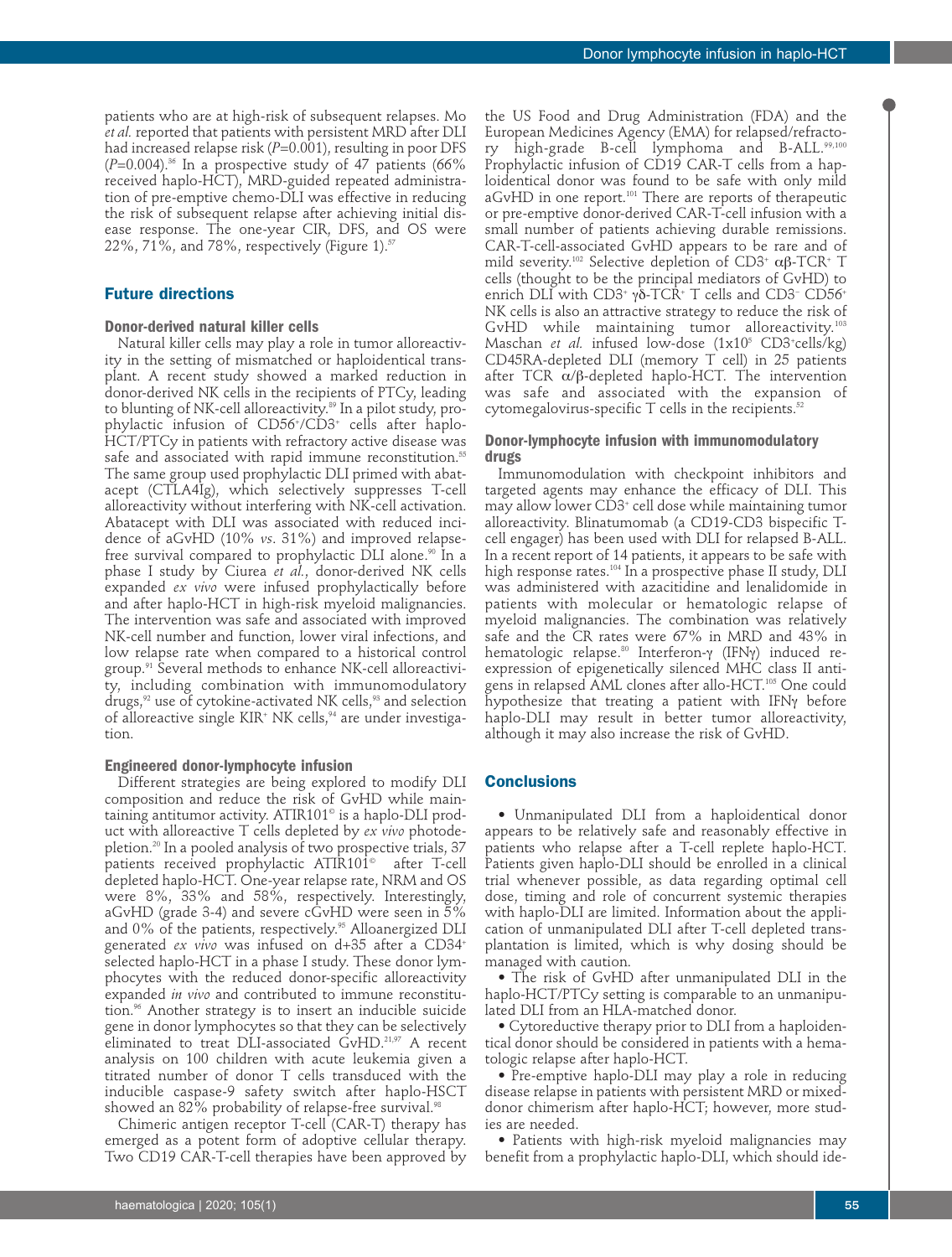ally be used in the setting of a clinical trial.

• The administration of manipulated DLI after T-cell depleted or T-cell replete haploidentical transplantation, such as allodepleted or gene-modified T cells, should only be performed in the setting of a clinical trial.

• Patients should be monitored closely with frequent disease-specific MRD testing and donor-chimerism after DLI administration.

• Mismatched-HLA allele loss was detected in one-

third of leukemia relapses after a haplo-HCT. Such patients are unlikely to benefit from DLI from the original donor. A second allo-HCT from a related donor with a different mismatched haplotype or a mismatched unrelated donor may be considered if HLA-loss is confirmed.

## *Acknowledgments*

*The authors would like to thank Vidya B. Pai, MD, for assistance with proofreading.*

## **References**

- 1. Bejanyan N, Weisdorf DJ, Logan BR, et al. Survival of patients with acute myeloid leukemia relapsing after allogeneic hematopoietic cell transplantation: a center for international blood and marrow transplant research study. Biol Blood Marrow Transplant. 2015;21(3):454-459.
- 2. D'Souza A, Fretham C. Current Uses and<br>Outcomes of Hematopoietic Cell Hematopoietic Cell Transplantation (HCT): CIBMTR Summary Slides, 2018.
- 3. Ciurea SO, Labopin M, Socie G, et al. Relapse and survival after transplantation for complex karyotype acute myeloid leukemia: A report from the Acute Leukemia Working Party of the European Society for Blood and Marrow Transplantation and the University of Texas MD Anderson Cancer Center. Cancer. 2018;124(10):2134-2141.
- 4. Kolb HJ, Mittermuller J, Clemm C, et al. Donor leukocyte transfusions for treatment of recurrent chronic myelogenous leukemia in marrow transplant patients. Blood. 1990;76(12):2462-2465.
- 5. Pati AR, Godder K, Lamb L, et al. Immunotherapy with donor leukocyte infusions for patients with relapsed acute myeloid leukemia following partially mismatched related donor bone marrow transplantation. Bone Marrow Transplant. 1995; 15(6):979-981.
- 6. Sica S, Di Mario A, Salutari P, et al. Chemotherapy and recombinant human<br>granulocyte colony-stimulating factor colony-stimulating factor primed donor leukocyte infusion for treatment of relapse after allogeneic bone mar-<br>row transplantation. Bone Marrow row transplantation. Transplant. 1995;16(3):483-485.
- 7. Deol A, Lum LG. Role of donor lymphocyte infusions in relapsed hematological malignancies after stem cell transplantation revisited. Cancer Treat Rev. 2010;36(7):528-538.
- 8. Chalandon Y, Passweg JR, Schmid C, et al. Outcome of patients developing GVHD after DLI given to treat CML relapse: a study by the Chronic Leukemia Working Party of the EBMT. Bone Marrow Transplant. 2010;45(3):558-564.
- 9. Takami A, Yano S, Yokoyama H, et al. Donor lymphocyte infusion for the treatment of relapsed acute myeloid leukemia after allogeneic hematopoietic stem cell transplantation: a retrospective analysis by the Adult Acute Myeloid Leukemia Working Group of the Japan Society for Hematopoietic Cell Transplantation. Biol Blood Marrow Transplant. 2014;20(11): 1785-1790.
- 10. Schmid C, Labopin M, Nagler A, et al. Donor lymphocyte infusion in the treatment of first hematological relapse after allogeneic

stem-cell transplantation in adults with acute myeloid leukemia: a retrospective risk factors analysis and comparison with other strategies by the EBMT Acute Leukemia Working Party. J Clin Oncol. 2007;25(31): 4938-4945.

- 11. Jedlickova Z, Schmid C, Koenecke C, et al. Long-term results of adjuvant donor lymphocyte transfusion in AML after allogeneic stem cell transplantation. Bone Marrow Transplant. 2016;51(5):663-667.
- 12. Haines HL, Bleesing JJ, Davies SM, et al. Outcomes of donor lymphocyte infusion for treatment of mixed donor chimerism after a reduced-intensity preparative regimen for pediatric patients with nonmalignant diseases. Biol Blood Marrow Transplant. 2015;21(2):288-292.
- 13. Liga M, Triantafyllou E, Tiniakou M, et al. High alloreactivity of low-dose prophylactic donor lymphocyte infusion in patients with acute leukemia undergoing allogeneic hematopoietic cell transplantation with an alemtuzumab-containing conditioning regimen. Biol Blood Marrow Transplant. 2013;19(1):75-81.
- 14. Passweg JR, Baldomero H, Bader P, et al. Hematopoietic stem cell transplantation in Europe 2014: more than 40 000 transplants<br>annually. Bone. Marrow. Transplant. annually. Bone Marrow 2016;51(6):786-792.
- 15. Kanakry CG, Fuchs EJ, Luznik L. Modern approaches to HLA-haploidentical blood or marrow transplantation. Nat Rev Clin Oncol. 2016;13(1):10-24.
- 16. Huang XJ, Liu DH, Liu KY, et al. Haploidentical hematopoietic stem cell transplantation without in vitro T-cell depletion for the treatment of hematological malignancies. Bone Marrow Transplant. 2006;38(4):291-297.
- 17. Ciceri F, Labopin M, Aversa F, et al. A survey of fully haploidentical hematopoietic stem cell transplantation in adults with high-risk acute leukemia: a risk factor analysis of outcomes for patients in remission at transplantation. Blood. 2008;112(9):3574-3581.
- 18. Locatelli F, Merli P, Pagliara D, et al. Outcome of children with acute leukemia given HLA-haploidentical HSCT after alphabeta T-cell and B-cell depletion. Blood. 2017;130(5):677-685.
- 19. Lang PJ, Schlegel PG, Meisel R, et al. Safety and Efficacy of Tcralpha/Beta and CD19 Depleted Haploidentical Stem Cell Transplantation Intensity Conditioning in Children: Results of a Prospective Multicenter Phase I/II Clinical Trial. Blood. 2017;130(Suppl 1):214.
- 20. Roy DC, Lachance S, Cohen S, et al. Allodepleted T-cell immunotherapy after haploidentical haematopoietic stem cell transplantation without severe acute graft-

versus-host disease (GVHD) in the absence of GVHD prophylaxis. Br J Haematol. 2019;186(5):754-766.

- 21. Ciceri F, Bonini C, Stanghellini MT, et al. Infusion of suicide-gene-engineered donor lymphocytes after family haploidentical haemopoietic stem-cell transplantation for leukaemia (the TK007 trial): a non-randomised phase I-II study. Lancet Oncol. 2009;10(5):489-500.
- 22. Zhou X, Dotti G, Krance RA, et al. Inducible caspase-9 suicide gene controls adverse effects from alloreplete T cells after haploidentical stem cell transplantation. Blood. 2015;125(26):4103-4113.
- 23. Ciurea SO, Zhang MJ, Bacigalupo AA, et al. Haploidentical transplant with posttransplant cyclophosphamide vs matched unrelated donor transplant for acute myeloid leukemia. Blood. 2015;126(8):1033-1040.
- 24. Bashey A, Zhang X, Jackson K, et al. Comparison of Outcomes of Hematopoietic Transplants from Haploidentical Donors Using Post-Transplantation Cyclophosphamide with 10 of 10 HLA-A, -B, -C, -DRB1, and -DQB1 Allele-Matched Unrelated Donors and HLA-Identical Sibling Donors: A Multivariable Analysis Including Disease Risk Index. Biol Blood Marrow Transplant. 2016;22(1):125- 133.
- 25. McCurdy SR, Kasamon YL, Kanakry CG, et al. Comparable composite endpoints after HLA-matched and HLA-haploidentical transplantation with post-transplantation cyclophosphamide. Haematologica. 2017; 102(2):391-400.
- 26. Solomon SR, Sizemore CA, Zhang X, et al. Impact of Donor Type on Outcome after<br>Allogeneic Hematopoietic Cell Hematopoietic Transplantation for Acute Leukemia. Biol Blood Marrow Transplant. 2016;22(10): 1816-1822.
- 27. Wang Y, Liu DH, Xu LP, et al. Superior graftversus-leukemia effect associated with transplantation of haploidentical compared with HLA-identical sibling donor grafts for high-risk acute leukemia: an historic comparison. Biol Blood Marrow Transplant. 2011;17(6):821-830.
- 28. Zeidan AM, Forde PM, Symons H, et al. HLA-haploidentical donor lymphocyte infusions for patients with relapsed hematologic malignancies after related HLA-haploidentical bone marrow transplantation. Biol Blood Marrow Transplant. 2014;20(3):314-318.
- 29. Ghiso A, Raiola AM, Gualandi F, et al. DLI after haploidentical BMT with post-transplant CY. Bone Marrow Transplant. 2015;50(1):56-61.
- 30. Goldsmith SR, Slade M, DiPersio JF, et al. Donor-lymphocyte infusion following haploidentical hematopoietic cell transplanta-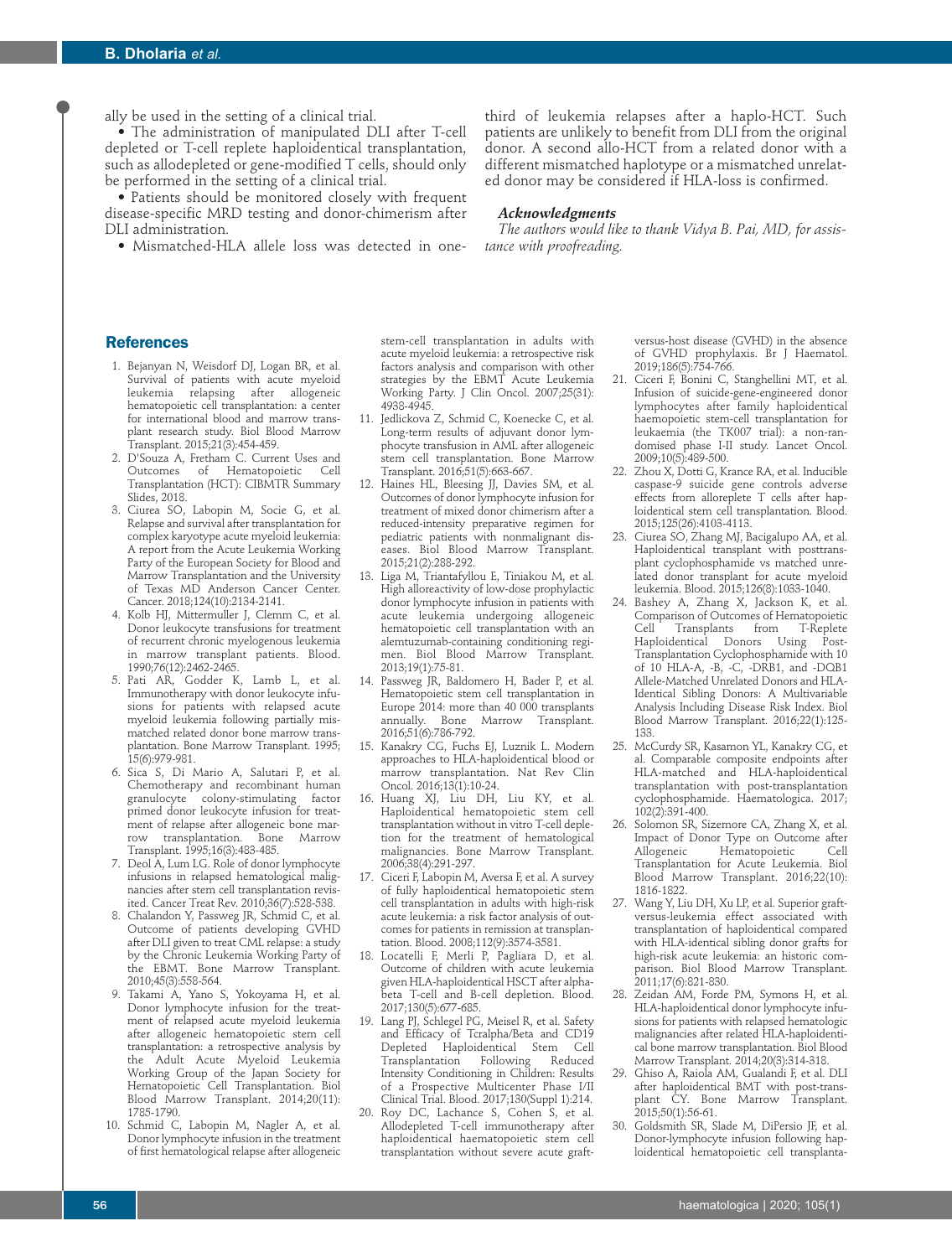tion with peripheral blood stem cell grafts and PTCy. Bone Marrow Transplant. 2017;52(12):1623-1628.

- 31. Yan CH, Liu DH, Liu KY, et al. Risk stratification-directed donor lymphocyte infusion could reduce relapse of standard-risk acute leukemia patients after allogeneic hematopoietic stem cell transplantation. Blood. 2012;119(14):3256-3262.
- 32. Yan CH, Liu QF, Wu DP, et al. Prophylactic Donor Lymphocyte Infusion (DLI) Followed by Minimal Residual Disease and Graft-versus-Host Disease-Guided Multiple DLIs Could Improve Outcomes after Allogeneic Hematopoietic Stem Cell Transplantation in Patients with Refractory/Relapsed Acute Leukemia. Biol Blood Marrow Transplant. 22017;23(8):1311-1319.
- 33. Yan CH, Wang JZ, Liu DH, et al. Chemotherapy followed by modified donor lymphocyte infusion as a treatment for relapsed acute leukemia after haploidentical hematopoietic stem cell transplantation without in vitro T-cell depletion: superior outcomes compared with chemotherapy alone and an analysis of prognostic factors. Eur J Haematol. 2013;91(4):304-314.
- 34. Ma YR, Xu LP, Zhang XH, et al. Comparable post-relapse outcomes between haploidentical and matched related donor allogeneic stem cell transplantation. Bone Marrow Transplant. 2017;52(3):409-414.
- 35. Mo XD, Zhang XH, Xu LP, et al. Comparison of outcomes after donor lymphocyte infusion with or without prior chemotherapy for minimal residual disease in acute leukemia/myelodysplastic syndrome after allogeneic hematopoietic stem cell transplantation. Ann Hematol. 2017;96 (5):829-838.
- 36. Mo XD, Zhang XH, Xu LP, et al. Salvage chemotherapy followed by granulocyte colony-stimulating factor-primed donor leukocyte infusion with graft-vs.-host disease control for minimal residual disease in acute leukemia/myelodysplastic syndrome after allogeneic hematopoietic stem cell transplantation: prognostic factors and clinical outcomes. Eur J Haematol. 2016;96(3): 297-308.
- 37. Mo XD, Qin YZ, Zhang XH, et al. Minimal residual disease monitoring and preemptive immunotherapy in myelodysplastic syndrome after allogeneic hematopoietic stem cell transplantation. Ann Hematol. 2016;95(8):1233-1240.
- 38. Huang XJ, Liu DH, Liu KY, et al. Donor lymphocyte infusion for the treatment of leukemia relapse after HLAmismatched/haploidentical T-cell-replete hematopoietic stem cell transplantation. Haematologica. 2007;92(3):414-417.
- 39. Yan CH, Xu LP, Liu DH, et al. Low-dose methotrexate may preserve a stronger antileukemic effect than that of cyclosporine after modified donor lymphocyte infusion in unmanipulated haploidentical HSCT. Clin Transplant. 2015;29(7):594-605.
- 40. Buckley SA, Wood BL, Othus M, et al. Minimal residual disease prior to allogeneic hematopoietic cell transplantation in acute myeloid leukemia: a meta-analysis, Haematologica. 2017;102(5):865-873.
- 41. Shen Z, Gu X, Mao W, et al. Influence of pre-transplant minimal residual disease on prognosis after Allo-SCT for patients with acute lymphoblastic leukemia: systematic review and meta-analysis. BMC Cancer. 2018;18(1):755.
- 42. Canaani J, Labopin M, Huang XJ, et al. Minimal residual disease status predicts out-

come of acute myeloid leukaemia patients undergoing T-cell replete haploidentical transplantation. An analysis from the Acute Leukaemia Working Party (ALWP) of the European Society for Blood and Marrow Transplantation (EBMT). Br J Haematol. 2018;183(3):411-420.

- 43. Lee HC, Saliba RM, Rondon G, et al. Mixed T Lymphocyte Chimerism after Allogeneic Hematopoietic Transplantation Is Predictive for Relapse of Acute Myeloid Leukemia and Myelodysplastic Syndromes. Biol Blood Marrow Transplant. 2015;21(11):1948-1954.
- 44. Koreth J, Kim HT, Nikiforow S, et al. Donor chimerism early after reduced-intensity conditioning hematopoietic stem cell transplantation predicts relapse and survival. Biol Blood Marrow Transplant. 22014;20(10): 1516-1521.
- 45. Solomon SR, Sizemore CA, Zhang X, et al. Preemptive DLI without withdrawal of immunosuppression to promote complete donor T-cell chimerism results in favorable outcomes for high-risk older recipients of alemtuzumab-containing reduced-intensity unrelated donor allogeneic transplant: a prospective phase II trial. Bone Marrow Transplant. 2014;49(5):616-621.
- 46. Di Grazia C, Pozzi S, Geroldi S, et al. Wilms Tumor 1 Expression and Pre-emptive Immunotherapy in Patients with Acute m<br>Myeloid Leukemia Undergoing an<br>Allogeneic Hemonoietic Stem Cell Allogeneic Hemopoietic Stem Transplantation. Biol Blood Marrow Transplant. 2016;22(7):1242-1246.
- 47. Tan Y, Du K, Luo Y, et al. Superiority of preemptive donor lymphocyte infusion based on minimal residual disease in acute leukemia patients after allogeneic hematopoietic stem cell transplantation. Transfusion. 2014;54(6):1493-1500.
- 48. Shah MV, Jorgensen JL, Saliba RM, et al. Early Post-Transplant Minimal Residual Disease Assessment Improves Risk Stratification in Acute Myeloid Leukemia. Biol Blood Marrow Transplant. 2018;24(7): 1514-1520.
- 49. Keil F, Haas OA, Fritsch G, et al. Donor leukocyte infusion for leukemic relapse after allogeneic marrow transplantation: lack of residual donor hematopoiesis predicts aplasia. Blood. 1997;89(9):3113-3117.
- 50. Schmid C, Schleuning M, Ledderose G, et al. Sequential regimen of chemotherapy, reduced-intensity conditioning for allogeneic stem-cell transplantation, and prophylactic donor lymphocyte transfusion in highrisk acute myeloid leukemia and myelodysplastic syndrome. J Clin Oncol. 2005;23(24): 5675-5687.
- 51. Tsirigotis P, Liga M, Gkirkas K, et al. Lowdose alemtuzumab for GvHD prevention followed by prophylactic donor lymphocyte infusions in high-risk leukemia. Bone Marrow Transplant. 2017;52(3):445-451.
- 52. Maschan M, Blagov S, Shelikhova L, et al. Low-dose donor memory T-cell infusion after TCR alpha/beta depleted unrelated and haploidentical transplantation: results of a pilot trial. Bone Marrow Transplant. 2018;53(3):264-273.
- 53. Schmid C, Labopin M, Schaap N, et al. Prophylactic donor lymphocyte infusion after allogeneic stem cell transplantation in acute leukaemia - a matched pair analysis by the Acute Leukaemia Working Party of EBMT. Br J Haematol. 2018;184(5):782-787.
- 54. Gao XN, Lin J, Wang SH, et al. Donor lymphocyte infusion for prevention of relapse after unmanipulated haploidentical PBSCT for very high-risk hematologic malignancies.

Ann Hematol. 2018;98(1):185-193.

- 55. Jaiswal SR, Zaman S, Nedunchezhian M, et al. CD56-enriched donor cell infusion after post-transplantation cyclophosphamide for haploidentical transplantation of advanced myeloid malignancies is associated with prompt reconstitution of mature natural killer cells and regulatory T cells with reduced incidence of acute graft versus host disease: A pilot study. Cytotherapy. 2017;19(4):531-542.
- 56. Jaiswal SR, Zaman S, Chakrabarti A, et al. Improved Outcome of Refractory/Relapsed Acute Myeloid Leukemia after Post-Transplantation Cyclophosphamide-Based Transplantation with Myeloablative Conditioning and Early<br>Prophylactic Granulocyte Colony-Prophylactic Granulocyte Colony-<br>Stimulating Factor-Mobilized Donor Factor-Mobilized Lymphocyte Infusions. Biol Blood Marrow Transplant. 2016;22(10):1867-1873.
- Yan CH, Wang Y, Wang JZ, et al. Minimal residual disease- and graft-vs.-host diseaseguided multiple consolidation chemotherapy and donor lymphocyte infusion prevent second acute leukemia relapse after allotransplant. J Hematol Oncol. 2016;9(1):87.
- 58. Nagler A, Ackerstein A, Or R, et al. Adoptive immunotherapy with haploidentical allogeneic peripheral blood lymphocytes following autologous bone marrow transplantation. Exp Hematol. 2000;28(11):1225- 1231.
- 59. Call SK, Kasow KA, Barfield R, et al. Total and active rabbit antithymocyte globulin (rATG;Thymoglobulin) pharmacokinetics in pediatric patients undergoing unrelated donor bone marrow transplantation. Biol Blood Marrow Transplant. 2009;15(2):274- 278.
- 60. Gilman AL, Leung W, Cowan MJ, et al. Donor lymphocyte infusion and methotrexate for immune recovery after T-cell depleted haploidentical transplantation. Am J Hematol. 2018;93(2):169-178.
- 61. Martelli MF, Di Ianni M, Ruggeri L, et al. HLA-haploidentical transplantation with regulatory and conventional T-cell adoptive immunotherapy prevents acute leukemia relapse. Blood. 2014;124(4):638-644.
- 62. Dodero A, Carniti C, Raganato A, et al. Haploidentical stem cell transplantation after a reduced-intensity conditioning regimen for the treatment of advanced hematologic malignancies: posttransplantation CD8-depleted donor lymphocyte infusions contribute to improve T-cell recovery. Blood. 2009;113(19):4771-4779.
- 63. Perruccio K, Tosti A, Burchielli E, et al. Transferring functional immune responses to pathogens after haploidentical hematopoietic transplantation. Blood. 2005;106(13):4397-4406.
- 64. Edinger M, Hoffmann P, Ermann J, et al. CD4+CD25+ regulatory T cells preserve graft-versus-tumor activity while inhibiting graft-versus-host disease after bone marrow transplantation. Nat Med. 2003;9(9):1144- 1150.
- 65. Lewalle P, Triffet A, Delforge A, et al. Donor lymphocyte infusions in adult haploidentical transplant: a dose finding study. Bone Marrow Transplant. 2003;31(1):39-44.
- 66. Wang Y, Liu DH, Xu LP, et al. Prevention of relapse using granulocyte CSF-primed PBPCs following HLA-mismatched/haploidentical, T-cell-replete hematopoietic SCT in patients with advanced-stage acute leukemia: a retrospective risk-factor analysis. Bone Marrow Transplant. 2012;47(8): 1099-1104.